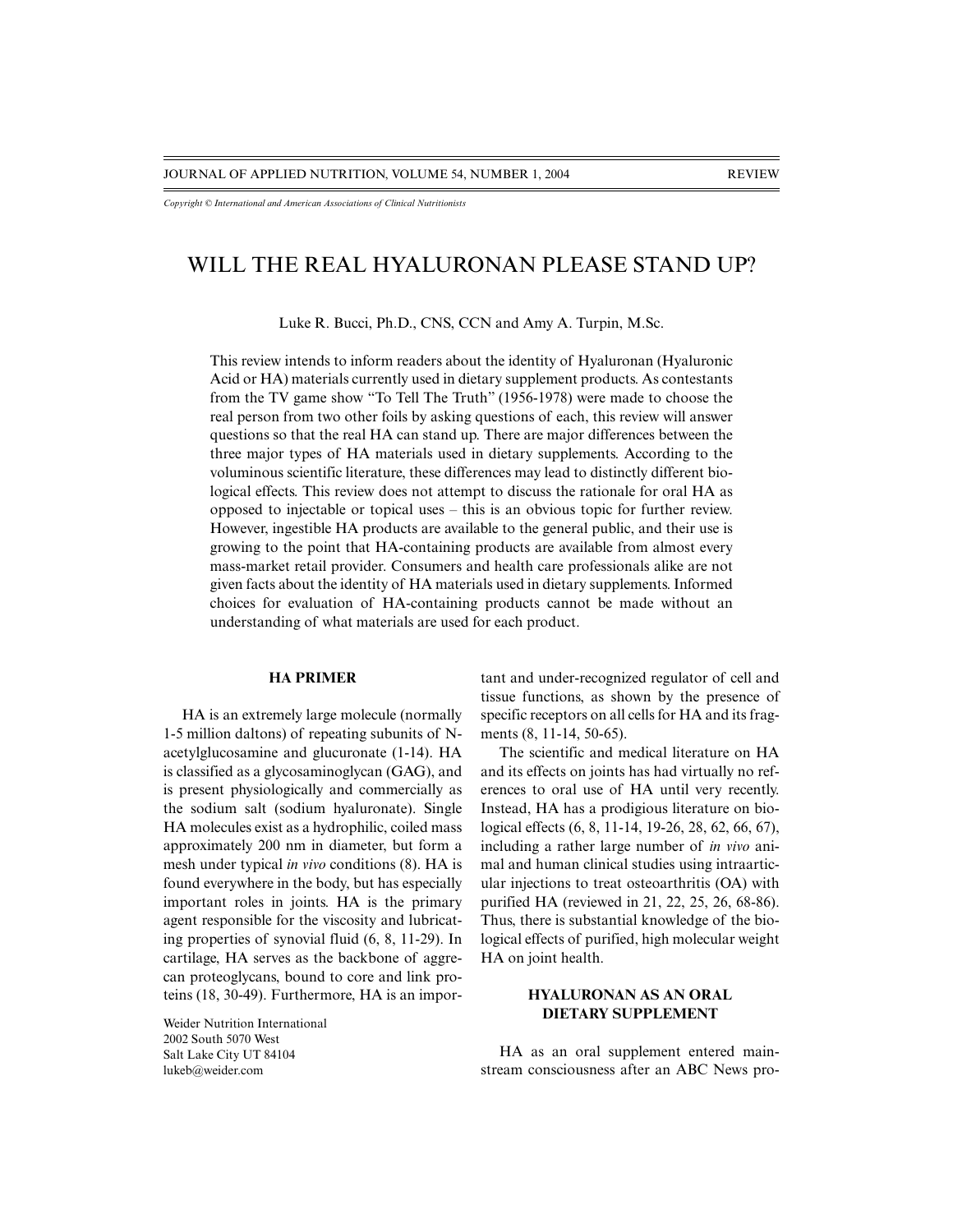gram aired a segment that attributed possible anti-aging effects to dietary HA in November 2002. Since then, HA has been appearing as an ingredient in an ever-increasing number of dietary supplement products. HA-containing products have focused on joint and skin health. At the beginning of 2005, several of the largest dietary supplement companies were selling products containing HA in major retail outlets throughout the United States. This is in addition to other products available through Internet sales. In short, HA has catapulted from obscurity to mainstream store shelves rapidly.

There are a few animal studies on joint health after intravenous or intraperitoneal administration of HA (87-89), which provide some insight into tissue uptake and possible effects of HA after its appearance in the bloodstream. Four recent reports investigated effects of oral HA on animal musculoskeletal tissues. One report from the Hyaluronan 2003 Proceedings by Matrix Biology Institute administered 100 mg HA orally to 12 racing thoroughbreds for 59 days (90). Horses given HA were examined for lameness less frequently than 13 control group horses, suggesting that oral HA prevented lameness in active horses. Another report by Stancikova *et al* administered HA (0.5-1 mg/kg) with molecular weights of 0.75 and 1.62 million daltons by oral routes for eight weeks to ovariectomized rats (91). Both sizes of HA showed increased serum concentrations of nitric oxide (NO), but only the larger HA showed decreased markers of bone resorption as well as an inhibition of bone mineral density loss. Two other animal studies were found on the Contipro website (92). Oral HA fed to rats at a dose of 0.1 mg/kg showed reduced swelling of hind leg and decreased NO production after arthritis induction by Freund's adjuvant. An open study from 7 veterinary clinics studied oral HA given to 53 racehorses with inflammatory and degenerative joint conditions. After 30 days of oral HA, symptoms were reduced and functionality improved. All reports used purified, high-molecular weight HA from a microbial fermentation source (Nutrihyl®, Contipro Group Holding, Czech Republic).

There are unpublished reports of oral HA in humans for joint health from the Czech Republic. A product named Chondrorevit was reported to improve joint health in subjects with knee OA or after knee surgeries (92). Daily doses of 20 mg HA and 400 mg chondroitin sulfate were administered for 90 days. Improvements in joint function or recovery time after surgery were reported. Interestingly, this amount of chondroitin sulfate has not been shown to have significant efficacy in dose-finding studies from Europe (93), and thus, any benefits may be attributable to the HA or the combination of HA and chondroitin at a less than efficacious dose. However, these studies did not appear to be randomized, double blind or placebo controlled, and thus, their findings must be verified in controlled studies before results can be relied upon. Nevertheless, HA has been reported to have benefits for joint health after oral use in animal and human clinical studies. At this point in time, reports of oral HA for joint health have all used high molecular weight, purified HA, except for one study discussed later in this review.

## **MOLECULAR WEIGHT AND BIOLOGICAL EFFECTS OF HYALURONAN: EVIDENCE SHOWING THAT SMALL HYALURONAN AND FRAGMENTS ARE DIFFERENT**

Because HA is a repeating polymer devoid of modifications (such as branching or sulfation), major differences in biological activities for HA are attributable to its molecular weight (size) (25, 65, 67, 94-98). There are clear cutoffs of molecular weight for lubricating properties (17, 19, 25, 99-106), cell signaling (107-117), and perhaps for efficacy of injectable intraarticular preparations for OA treatment (63, 67, 118-120). Molecular weight of less than 500,000 daltons seems to be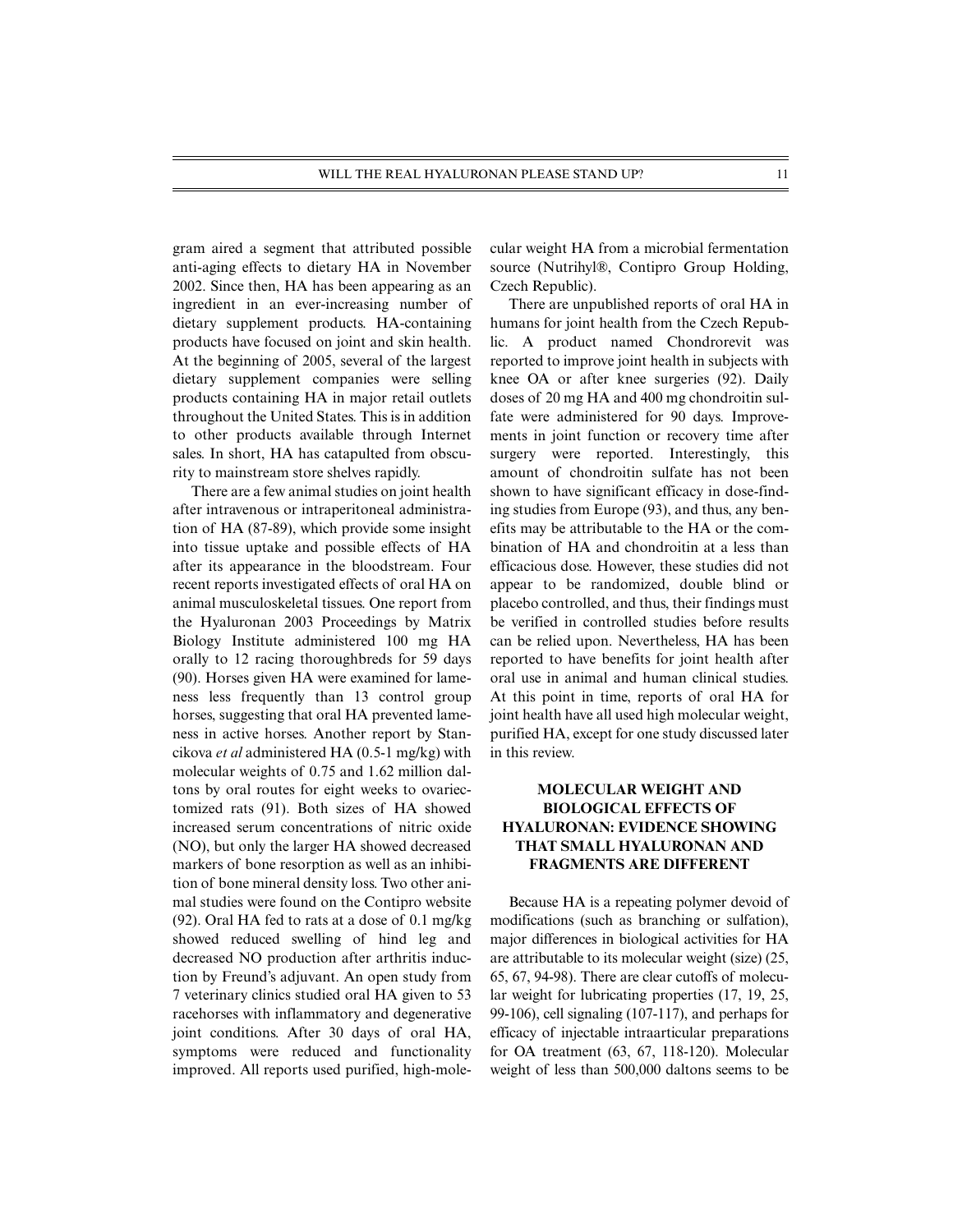the cutoff for differing properties of HA. This concept is summarized by a comment from Camenisch and McDonald: "The work of Ohkawara and coworkers and numerous other observations suggest that there is something fundamentally different about the biological response to high (megadaltons) and lower molecular weight HA." (95). In essence, bigger is better for health benefits from HA, and smaller fragments have very different or opposite properties than native, high molecular weight HA.

Very low molecular weight HA fragments cannot be expected to have the same biological effects as high molecular weight HA, as is clear from the growing literature on biological effects of HA. Very low molecular weight fragments either do not bind to specific cell membrane receptors that recognize native HA, or they transduce different signals to cells (65, 107, 108, 113, 121-126). For example, very low molecular weight HA fragments (6.9 kDa), but not high molecular weight HA, have been associated with promotion of cancer cell neovascularization, migration and metastasis (112, 117, 122, 127- 132). Low molecular weight HA fragments have either lost anti-inflammatory effects or instigate proinflammatory, catabolic properties compared to native HA in several biological systems (64, 110, 114, 116, 121, 125, 132-141). For example, HA fragments of 250,000-dalton molecular weight induced expression of inflammatory genes in macrophages (64, 65, 132, 135, 142). These effects are not due to contamination, as shown by the fact that the size range of HA tested *in vitro* is the same range as is found *in vivo* during inflammation (143). Some reviewers have postulated that HA fragments promote and propagate OA (65, 97, 136, 140, 144). These are obviously not desirable traits for dietary supplements purporting to support joint health.

| Hyaluronan<br>Type                                          | Source                                                                     | Molecular<br>Weight (daltons)     | Purity    | References                                                                                                                                                                                                                |
|-------------------------------------------------------------|----------------------------------------------------------------------------|-----------------------------------|-----------|---------------------------------------------------------------------------------------------------------------------------------------------------------------------------------------------------------------------------|
| Hydrolyzed chicken<br>sternal cartilage<br>Type II Collagen | Chicken sternal<br>cartilage                                               | $50 - 10,000$ <sup>1</sup>        | $~10\%$   | • Ishaq S. Hyaluronic acid<br>and chondroitin sulfate<br>based hydrolyzed collagen<br>type II and method of making<br>same. United States Patent<br>6,780,841, August 24, 2004.<br>• http://www.biocell<br>technology.com |
| Rooster Comb<br>$(\text{Injuv}^{\text{TM}})$                | Chicken comb                                                               | 50,000-200,000                    | 9%        | • Udell RG, Naguib YMA.<br>Hylaluronic acid in soft gel<br>form. United States Patent<br>6,806,259, October 19, 2004.<br>• http://www.injuv.us                                                                            |
| Sodium hyaluronate                                          | Microbial<br>fermentation<br>(Streptococcus<br>species) or<br>chicken comb | $700,000-$<br>1 million or higher | $90 + \%$ | • http://www.bioiberica.com/<br>jointcare/hyaljoint.htm<br>• http://www.cpn-contipro.com                                                                                                                                  |

TABLE 1: Identity and Characteristics of Hyaluronan Materials Used in Dietary Supplements

1Patent 6,780,841 (column 6, line 12) stated: "The average molecular weight of the final product is between 50 and 10,000 daltons, preferably 5,500 daltons." Neither the patents nor website specifically list a range of molecular weight for hyaluronan itself. Methods of analysis to determine molecular weight or identity of HA were not stated.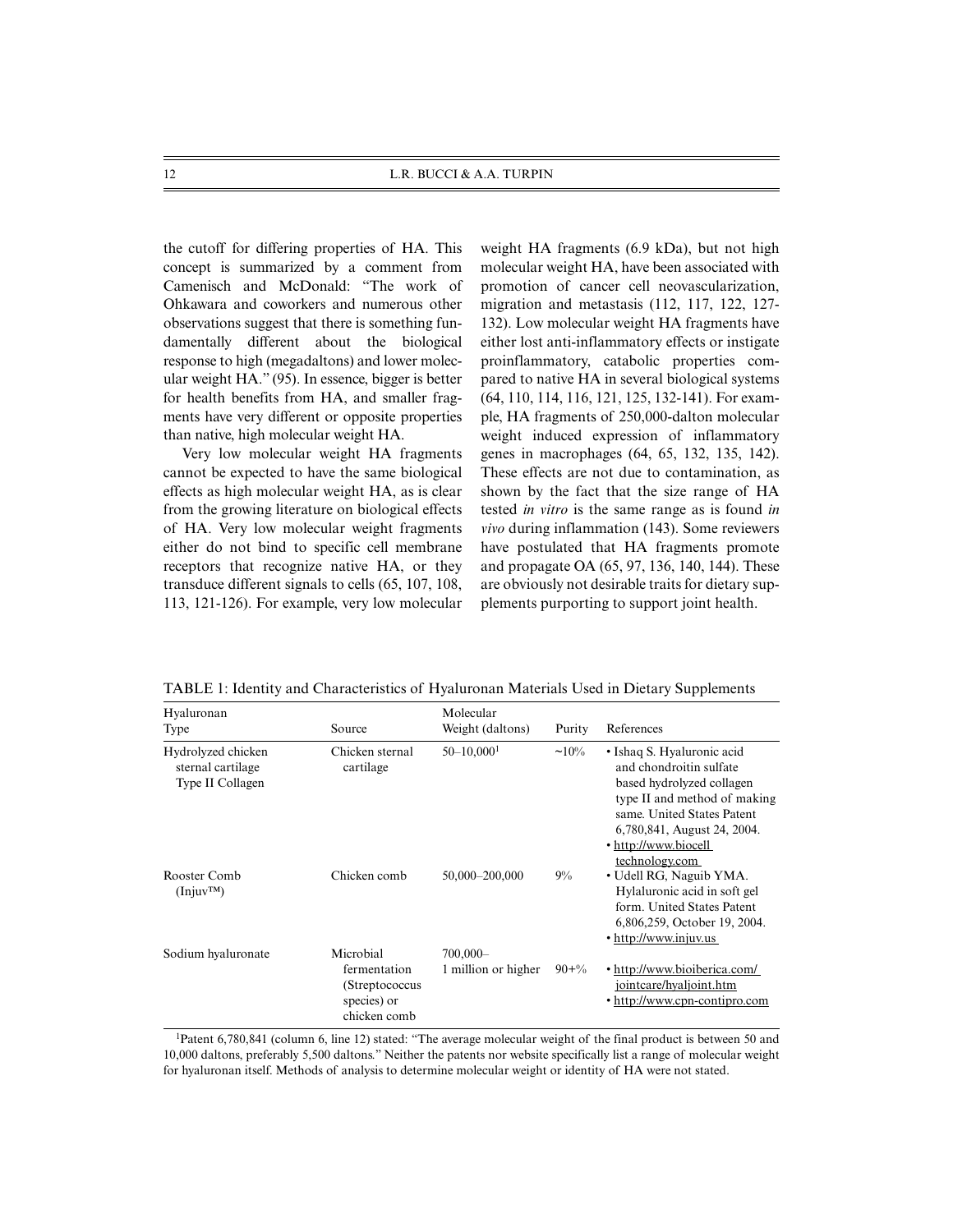### **HA MATERIALS**

There are three major types of commercially available HA materials used in dietary supplements. Table 1 lists these types and their basic attributes. Information was obtained in the public domain from material supplier or supplement company websites. It is readily apparent that there are major differences in molecular weight of each type, yet all are labeled identically as Hyaluronic Acid or Sodium Hyaluronate on dietary supplement product labels (see Table 2). Only one type of HA matches what is normally present in the human body – high molecular weight, purified (protein-free) HA. The other two major types of HA materials have lower molecular weights.

### **HYDROLYZED CARTILAGE HA (BIOCELL COLLAGEN II™)**

HA from hydrolyzed cartilage has a patent describing the enzymatic degradation of Type II collagen from chicken sternal cartilage into very small fragments (50 to 10,000 daltons), with no high molecular weight material remaining (145). This process results in a material consisting of 10% Hyaluronic Acid, 20% depolymerized chondroitin sulfate, and around 63% Type II collagen fragments (145). This review is not concerned with the collagen or chondroitin contents of this material, which may have their own effects on joint health. However, the HA in this material is pertinent since it is used in dietary supplement products listed as a source of HA (see Table 2). It is not stated in the patent or in company website information what size range of HA fragments exist in this material. The patent further states (column 7, line 46):

"By extracting HA from chicken sternal cartilage, a low molecular weight HA may be obtained by hydrolysis after such extraction. This distinction is crucial because the beneficial therapeutic activity of HA is mostly dependent upon the molecular weight of HA. Due to the low molecular weight of the HA found in the hydrolyzed collagen type II, the hydrolyzed collagen type II readily absorbs into the gastrointestinal tract and allows the rejuvenating constituents of HA and CSA to restore viscoelasticity to the skin, protect connective tissues, promote cartilage synthesis, retain skin moisture, heal wounds and improve the overall appearance of skin."

The patent does not supply any data on the size of HA, the analytical method used to assess HA identity, or any effects of the material. In other words, there is no supportive data to substantiate the properties attributed to HA in the statement above. However, it is clear that the inventor assumes that the HA in this material is of low molecular weight.

As briefly discussed previously in this review, HA fragments do not have the same properties in biological systems as native, high-molecular weight HA does, and thus, this material does not fit the definitions and descriptions of HA agreed upon by textbooks, reviewers and experts in the field (8, 11-14, 19, 23-26, 28, 62, 113, 125, 126). In short, this material is not typical HA and thus should not be described as HA on dietary supplement labels. Rather, this material is more accurately described as very low molecular weight HA oligosaccharides or even predigested HA. This statement assumes that the HA in this material is indeed hydrolyzed, which at present is not substantiated.

Furthermore, HA in cartilage does not exist as free, unbound molecules, but rather, as the backbone of aggrecan proteoglycans (18, 30- 49). As such, HA is bound to link and core proteins, and sometimes to other GAGs or chondrocytes themselves. Even assuming proteolytic enzyme treatment as described in the patents to prepare this material can cleave HA from protein (145-147), the presence of amino acids crosslinked to HA fragments are not synonymous with a definition of HA.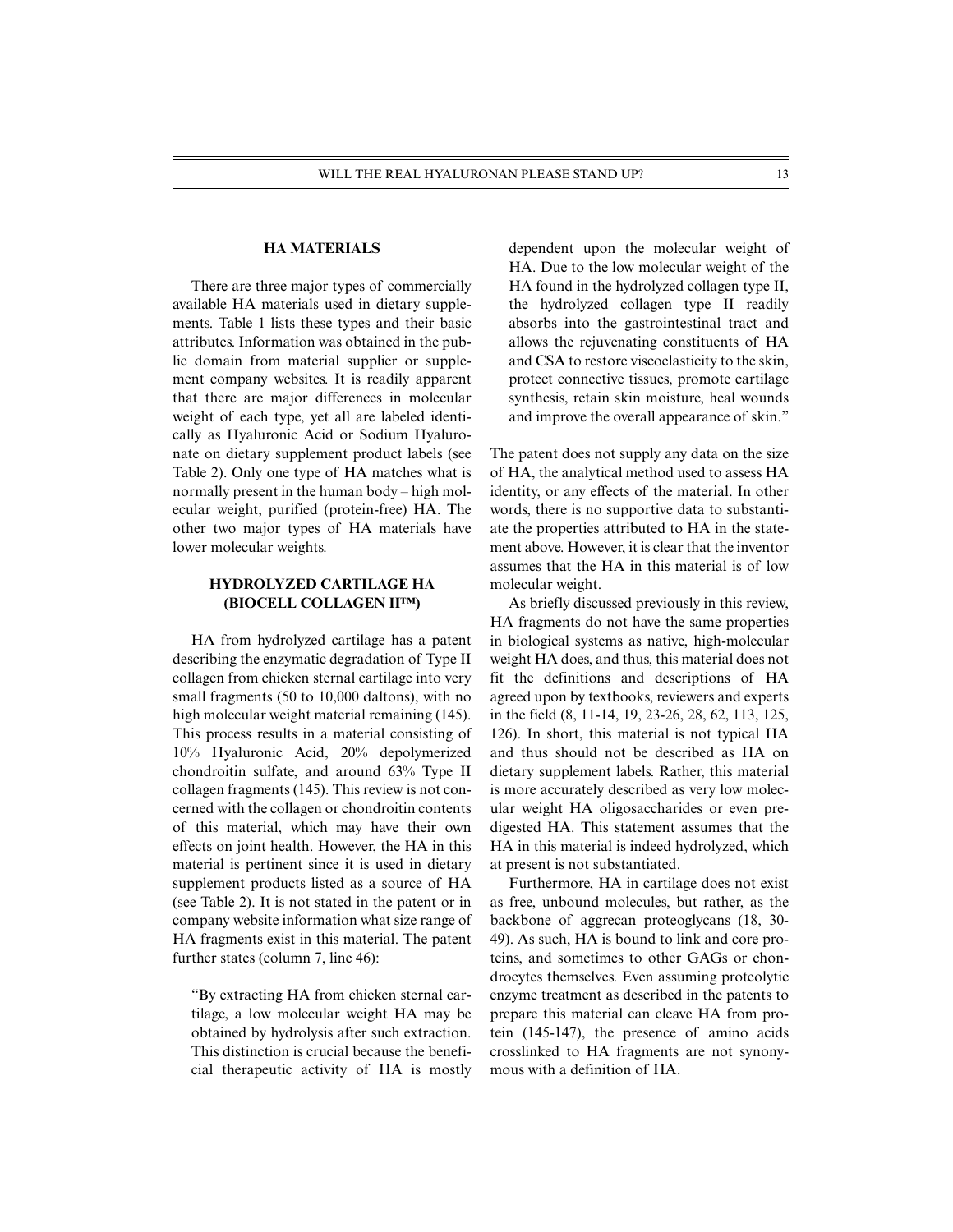| Product                                                         | Description of<br>Hyaluronan in<br>Supplement Facts | Amount<br>per serving                                                                                                   | Accompanying Label Claims                                                                                                                                                                                                                                                            |
|-----------------------------------------------------------------|-----------------------------------------------------|-------------------------------------------------------------------------------------------------------------------------|--------------------------------------------------------------------------------------------------------------------------------------------------------------------------------------------------------------------------------------------------------------------------------------|
| $21st$ Century<br>Healthcare, Inc.<br>Arthri-Flex               | Hyaluronic Acid                                     | Not stated—<br>part of a Flexicol™)<br>proprietary blend<br>with four other<br>ingredients totaling<br>$645 \text{ mg}$ | • With Flexicol Premium Chicken Sternum Type II<br>Collagen<br>• Containing: Premium Chicken Sternum Cartilage<br>Type II Collagen (naturally occurring Chondroitin<br>Sulfate and Hyaluronic Acid)<br>• Contains Highly Absorbable Hyaluronic Acid<br>• www.21stcenturyvitamins.com |
| Arthritis<br>Research Corp.<br>$Flex-a-min®$<br>Complete™       | Hyaluronic Acid<br>(as Sodium<br>Hyaluronate)       | Not stated—part of<br>a proprietary blend<br>with three other<br>ingredients totaling<br>$400 \text{ mg}$               | • Hyaluronic Acid—The Glucosamine in Flex-a-<br>min® Complete™ promotes the production of<br>Hyaluronic Acid in the body, including the synovial<br>fluid surrounding joints.<br>• www.flexamin.com                                                                                  |
| Arthritis<br>Research Corp.<br>$Flex-a-min@$<br>Triple Strength | Hyaluronic Acid<br>(as Sodium<br>Hyaluronate)       | Not stated—part of<br>proprietary blend<br>with Silica totaling<br>$40 \text{ mg}$                                      | • Plus, we added the popular ingredient Hyaluronic<br>Acid to set this formula apart.<br>• Hyaluronic Acid—The Glucosamine in Flex-a-<br>$\min$ © Complete <sup>TM</sup> promotes the production of<br>Hyaluronic Acid in the body, including the synovial                           |

| TABLE 2. Examples of How Dietary Supplement Products Containing Hyaluronan Are Labeled <sup>1</sup> |
|-----------------------------------------------------------------------------------------------------|
|-----------------------------------------------------------------------------------------------------|

|                                                    |                                                     |                                                                         | • www.flexamin.com                                                                                                                                                                                                                                                                                                                                                                                                                                                                                                                                                            |
|----------------------------------------------------|-----------------------------------------------------|-------------------------------------------------------------------------|-------------------------------------------------------------------------------------------------------------------------------------------------------------------------------------------------------------------------------------------------------------------------------------------------------------------------------------------------------------------------------------------------------------------------------------------------------------------------------------------------------------------------------------------------------------------------------|
| Injuv <sup>TM</sup><br>Hyaluronic<br>Acid          | Hyaluronic Acid                                     | 12.6 mg (from $140$<br>$mg \text{Injuv}^{TM}$ <sup>2</sup>              | • Stop the stiffness, stop the pain and increase your<br>mobility with $Injuv^{TM}$<br>(www.jointlubricant.com/injuvworks.htm)<br>• The HA in Injuv <sup>TM</sup> stops pain and inflammation of<br>joints, because it helps to hydrate and lubricate the<br>synovial cell membrane.<br>(www.jointlubricant.com/injuvworks.htm)<br>• Injuv <sup>TM</sup> has an exclusive patent on the process that<br>breaks down HA so that it can be taken orally.<br>• The hyaluronic acid molecule in Injuv has been<br>enzymatically cleaved into smaller fragments.<br>(www.injuv.us) |
| Nature's Bounty<br>Hyaluronic Acid                 | Hyaluronic Acid<br>(as Sodium<br>Hyaluronate)       | 20 mg per capsule                                                       | • Hyaluronic Acid is found in almost all adult con-<br>nective tissue. Hyaluronic acid is a natural compo-<br>nent of the body.<br>• www.NaturesBounty.com                                                                                                                                                                                                                                                                                                                                                                                                                    |
| Schiff® Move<br>Free Triple<br>Strength<br>Product | Hyaluronic Acid<br>(in Other ingredi-<br>ents list) | Not stated (Con-<br>sumer Service line<br>stated 3.3 mg per<br>serving) | · Now with Joint Fluid (Hyaluronic Acid)<br>• www.schiffvitamins.com                                                                                                                                                                                                                                                                                                                                                                                                                                                                                                          |

fluid surrounding joints.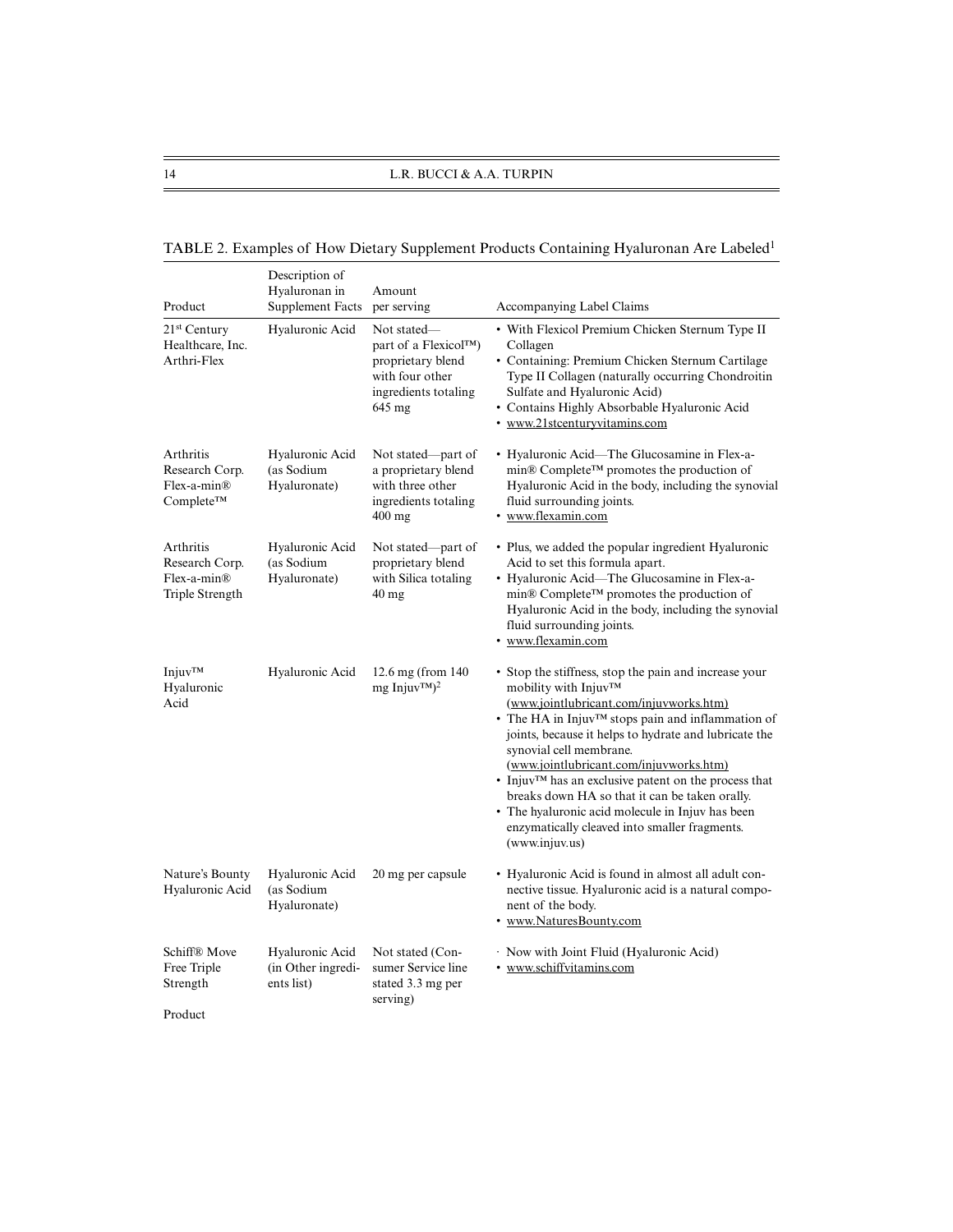### TABLE 2. Continued

| Product                                                                                        | Description of<br>Hyaluronan in<br><b>Supplement Facts</b> | Amount<br>per serving       | Accompanying Label Claims                                                                                                                                                                                                                                                                                                                                                                                                                                                                                                                                                                       |
|------------------------------------------------------------------------------------------------|------------------------------------------------------------|-----------------------------|-------------------------------------------------------------------------------------------------------------------------------------------------------------------------------------------------------------------------------------------------------------------------------------------------------------------------------------------------------------------------------------------------------------------------------------------------------------------------------------------------------------------------------------------------------------------------------------------------|
| Spring Valley<br>Glucosamine $\&$<br>Collagen with<br>Chondroitin &<br>HA (Hyaluronic<br>Acid) | Hyaluronic Acid                                            | $40$ mg                     | • In a base of amino acids (Hydrolyzed Collagen<br>Type II)<br>• Collagen Type II 500 mg<br>• Chondroitin Sulfate (Avian, Porcine, Bovine) 100<br>mg<br>• Collagen is the most plentiful protein and building<br>block in the body and is a natural source of Chon-<br>droitin, a nutrient shown to regenerate joint tissue,<br>and Hyaluronic Acid (HA), a revolutionary com-<br>pound that retains moisture and functions as a<br>lubricant between connective tissues.*<br>• Hyaluronic acid is fast absorbing in the blood and<br>thus available for joint tissues.<br>• Lot number 4MA0236 |
| Swanson Ultra®<br>Hyal-Joint™                                                                  | Hyal-Joint™<br>Hyaluronic Acid                             | 20 or 50 mg<br>per capsule. | • The unique hyaluronic acid formulation in Hyal-<br>Joint has the proven ability to be absorbed in the<br>intestinal tract and has demonstrated significant<br>joint-protective properties in numerous studies.<br>· www.bioiberica.com                                                                                                                                                                                                                                                                                                                                                        |
| Windmill <sup>TM</sup><br><b>Health Products</b><br>$Glucoflex^{TM}$<br>Hyaluronic Acid        | Hyaluronic acid<br>sodium salt                             | 10 mg per tablet            | • Advanced Joint Lubricating Formula with Glu-<br>cosamine<br>• Glucoflex <sup>TM</sup> Hyaluronic Acid formula with Glu-<br>cosamine supplies the most bioavailable form of<br>HA (Hyaluronic Acid) for the most direct delivery<br>of this amazing nutrient.                                                                                                                                                                                                                                                                                                                                  |

1Products were obtained from store shelves from the United States or from internet website information. Products are listed in alphabetical order according to manufacturer name.

<sup>2</sup>Some products containing Injuv™ HA list the total amount of material instead of the actual amount of HA, misleading consumers into believing there is 70 or 140 mg of HA per softgel.

Another issue apparently not considered by some marketers of hydrolyzed cartilage HA is the integrity of borrowing literature describing properties of HA to support such product claims (see Table 2). Since hydrolyzed HA has quite different physical and biological properties compared to high molecular weight HA, it is a different entity. For products with very low molecular weight HA (hydrolyzed cartilage) it is inappropriate to make claims, such as lubricating properties, which rely on literature describing high molecular weight HA. This is especially true when there is also evidence of very low molecular weight HA not having the properties claimed (such as lubricating properties). Thus, it would be more appropriate to base any claims for joint health with this material on studies using this material.

Recently, a late-breaking abstract presented at the 2004 FASEB meeting in Washington DC described the results of a human clinical study using hydrolyzed cartilage material (148). A press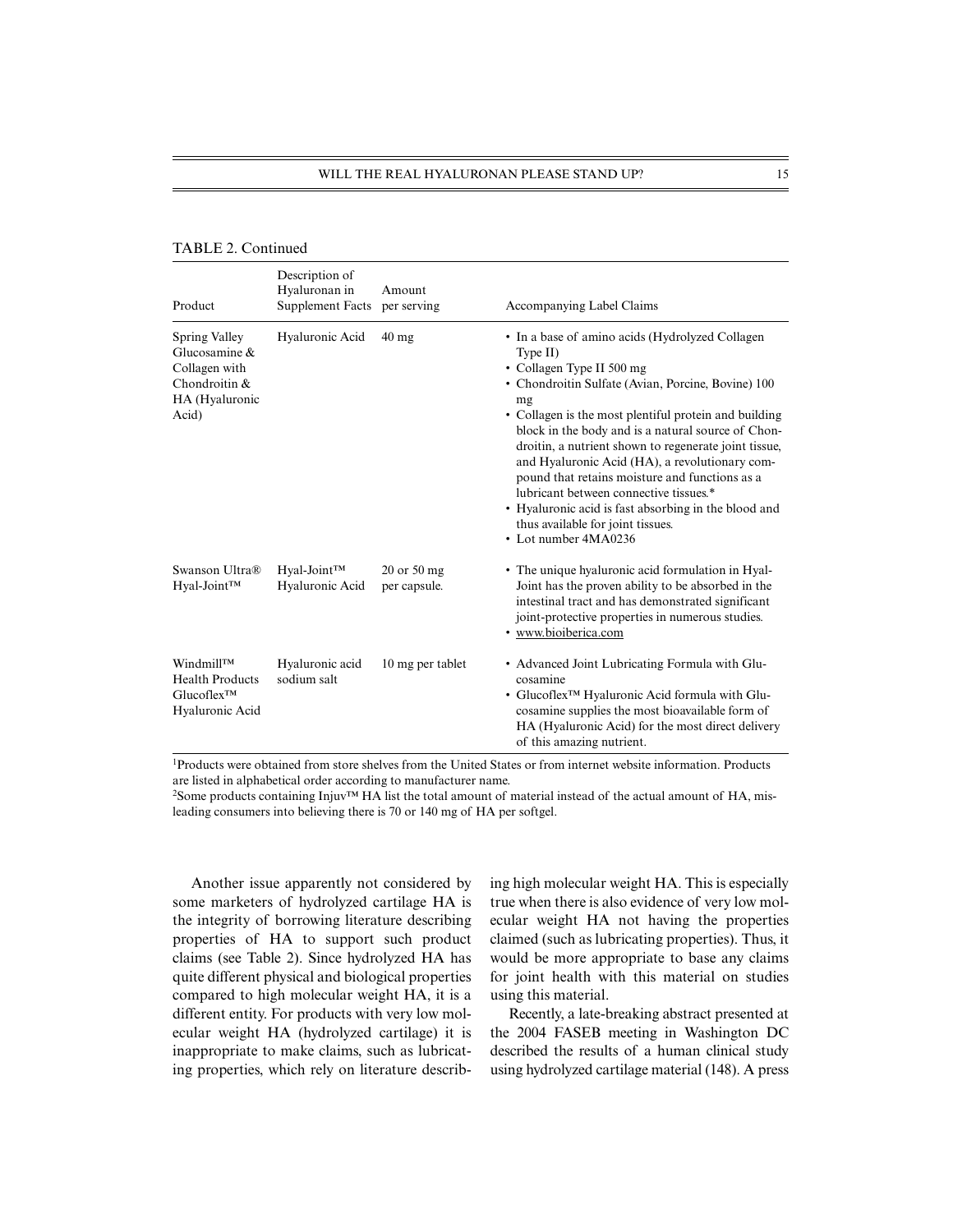release from BioCell Technology, LLC posted on their website on April 2003 also reiterated the results of the abstract (149). In the abstract, the material was described as ". . . a hydrolyzed type II collagen product (avian source: Biocell™; HC2)" without mention of HA. A dose of 2000 mg daily was given to eight subjects with knee or hand osteoarthritis for two months, and compared to a placebo group of eight subjects in a randomized, double blind, placebo-controlled study. WOMAC scores were improved significantly greater in the HC2 group compared to placebo, but no data were presented in the abstract or press release. This amount of material would contain approximately 200 mg of hydrolyzed HA daily, according to the supplier's website and patent. However, approximately 1600 mg of hydrolyzed Type II collagen and 400 mg of chondroitin sulfate fragments were also present in this material. Thus, the contribution of HA to observed results is unclear. Furthermore, human studies with subjective questionnaire endpoints (WOMAC) and with only eight subjects per group run a high risk of low statistical power, making results preliminary until confirmed in more powerful studies. Most other studies that mixed subjects with knee and hand osteoarthritis have been criticized since the arthritic process in hand osteoarthritis is distinctly different than in knees.

In addition, a press release by BioCell Technology from February 2, 2004 described a 36 hour peak absorption study conducted in an unknown number of human subjects with hydrolyzed cartilage material (150). HA levels were determined after a single dose and after 28 days of administration. Levels of HA in blood were claimed to be 7008.62% above control levels after 12 hours. Also, two HA metabolites 1/600th the size of the ingested HA were found. After 28 days, HA levels in blood were reported to be 3542.58% above control, and metabolites at 11,890.15% above control. No details on blood collection or analytical methods were given, although the reporting of HA metabolites with two decimal places implies a high degree of precision for the method of analysis. Normal human serum levels of HA are 0.01-0.1 mg/L (mcg/ml) (8). Assuming the press release was describing serum HA levels, a 7000% increase in blood HA levels would produce levels of 0.7-7 mcg/ml, which is within the range seen for certain cancers, liver conditions and inflammatory diseases (8). One possible interpretation of this study is that this material elevates serum levels of HA fragments, along with native HA levels, although more experimental details are needed to confirm this interpretation because the effects of activity and food intake are known to increase plasma HA levels (151). Absorption of HA from the material is not proven by these results, since HA can rapidly enter circulation, especially in inflammatory diseases (8). Thus, another interpretation of these results is that this material is pro-inflammatory, which in and of itself would elevate serum levels of HA, congruent with findings of other researchers on pro-inflammatory effects of very low molecular weight HA fragments.

Assay of HA fragments, especially in a mixture with chondroitin sulfate or its hydrolysis products, is problematic. In fact, assay of products containing very low molecular weight HA fragments by validated assays utilizing HA binding protein technology do not find any measurable HA (Bucci, L., unpublished results). This indicates that if present, HA fragments are less than eight subunits in length. These assays also indicate that there is no high molecular weight HA present, so claims for this material on product labels or websites based on properties of high molecular weight HA cannot be substantiated by borrowing from the literature describing high molecular weight HA.

Therefore, HA derived from hydrolyzed chicken sternal cartilage is characterized by extremely low molecular weights, a lack of identity as native HA itself, a probable difference in biological effects (assuming uptake and distribution to tissues), a lack of transparency on how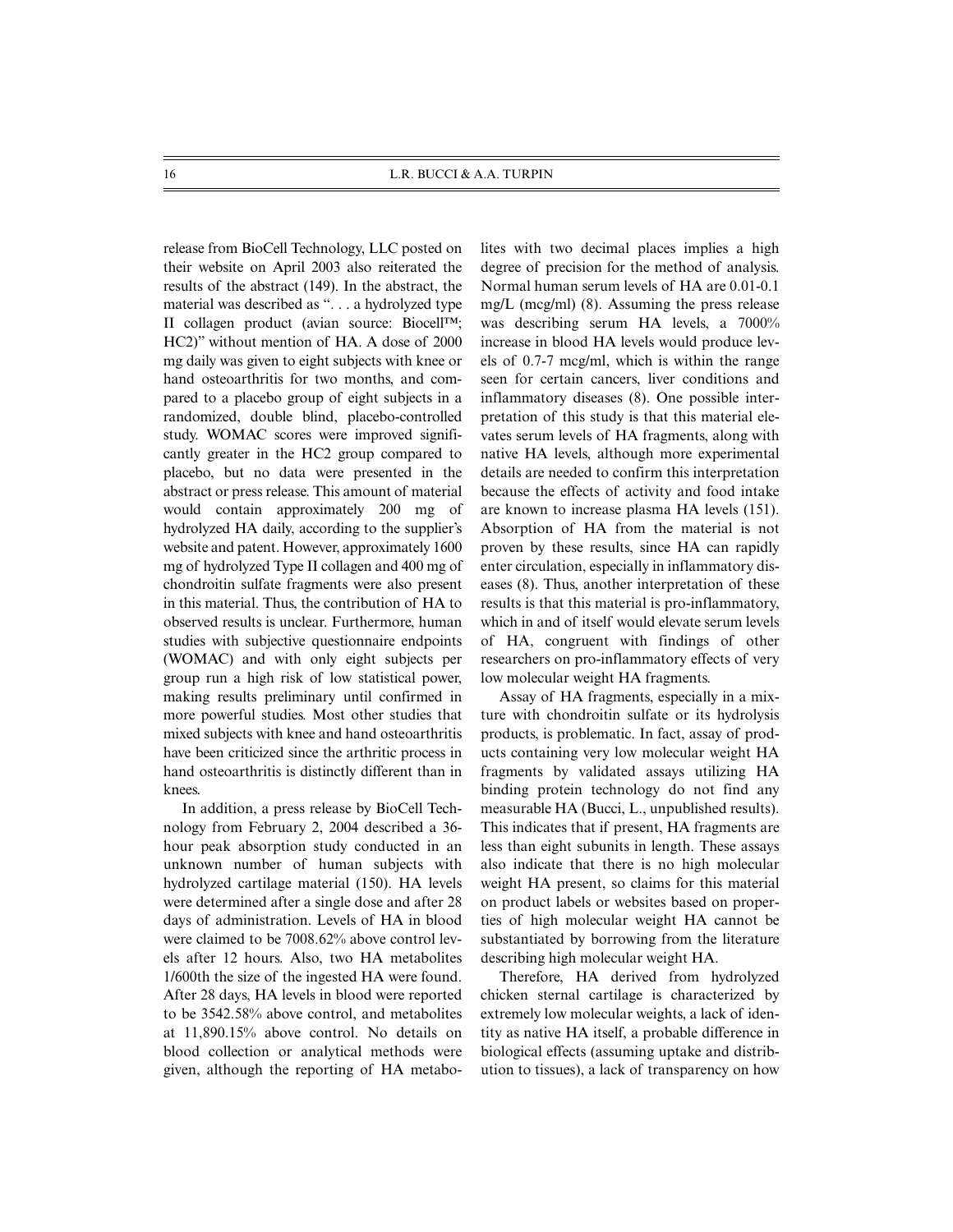the HA content was verified, and inability to show presence of HA in validated assays for HA using specific HA binding protein methodology. In addition, some products do not describe this material as hydrolyzed (see Table 2), which misleads consumers into thinking that they are getting native HA. Consumers expect to receive high molecular weight HA since this is what media, medical usage and website information all describe as characteristic of HA. This material is easy to identify in products because of the presence of Type II Collagen, chicken (avian) sternal cartilage source, and simultaneous presence of HA, chondroitin sulfate and Type II collagen naturally. These facts argue strongly that this material should not be labeled as HA in dietary supplement products as the identity and putative biological effects are much different from that of high molecular weight HA.

#### **ROOSTER COMB HA (INJUV™)**

The second major type of HA used in dietary supplement products is prepared from dried rooster comb, a rich natural source of HA (7500 mg/L) (8). This material is claimed to be enzymatically denatured, with a molecular weight of 50,000 to 200,000 daltons in order to facilitate uptake, without any supporting evidence (152). Injuv™ HA is identified by validated HA binding protein assays (Bucci L, unpublished data). However, experts in the field regard HA with a molecular weight of 50,000-200,000 daltons to be low molecular weight HA. Thus, HA in this size range has lost its ability to form networks in solution, and thus, has lost viscosity and lubricating properties.

Inspection of HA in intact rooster combs shows tight association of HA with proteins (153-155). It is unclear if conditions used to prepare rooster comb HA with enzymatic hydrolysis would actually dissociate the tightly bound proteins from the HA, since details of preparation are lacking in the published patent. High molecular weight HA prepared from rooster combs for injectable use, such as Hyalgan® Sodium Hyaluronate from Sanofi-Synthelabo Inc., has been extensively treated to remove proteins in order to prevent reactions after injection, and has not shown appreciable adverse effects after intraarticular injections (156). Such material would fit into the third type of HA material.

HA with molecular weights of less than 500,000 daltons exhibit decreased viscosity and lubricating properties in solution, as stated earlier in this review. HA in this size range has lost its ability to form networks in solution. Therefore, claims about lubricating properties are inappropriate with this material unless specific studies are performed to investigate its lubricating effects in joints. Also, signals transduced by HA in the molecular weight range of 100,000- 200,000 are different from those of HA at 1 million daltons, and generally are proinflammatory. The presence of tightly bound proteins in rooster comb HA has uncertain implications for uptake of this type of HA. Digestion and uptake of rooster comb HA may be different from native, purified HA. So this material, while clearly low molecular weight HA, is different from native, high molecular weight HA and has been shown to have different biological effects.

### **PURIFIED HA**

The third major type of HA available for dietary supplement products is essentially purified HA (Table 1). Typical commercial sources are from microbial fermentation (*Streptococcus* species) or rooster combs. Molecular weight is around 1 million daltons, which corresponds to native HA in cartilage and in synovial fluid. Protein is absent or very low in these preparations. HA from microbial fermentation sources can be declared as vegetarian, whereas HA derived from any cartilage or chicken comb sources cannot. Since purified HA for food use is produced by manufacturers that also produce purified HA for pharmaceutical use, there is more certainty that these products have a tradition of quality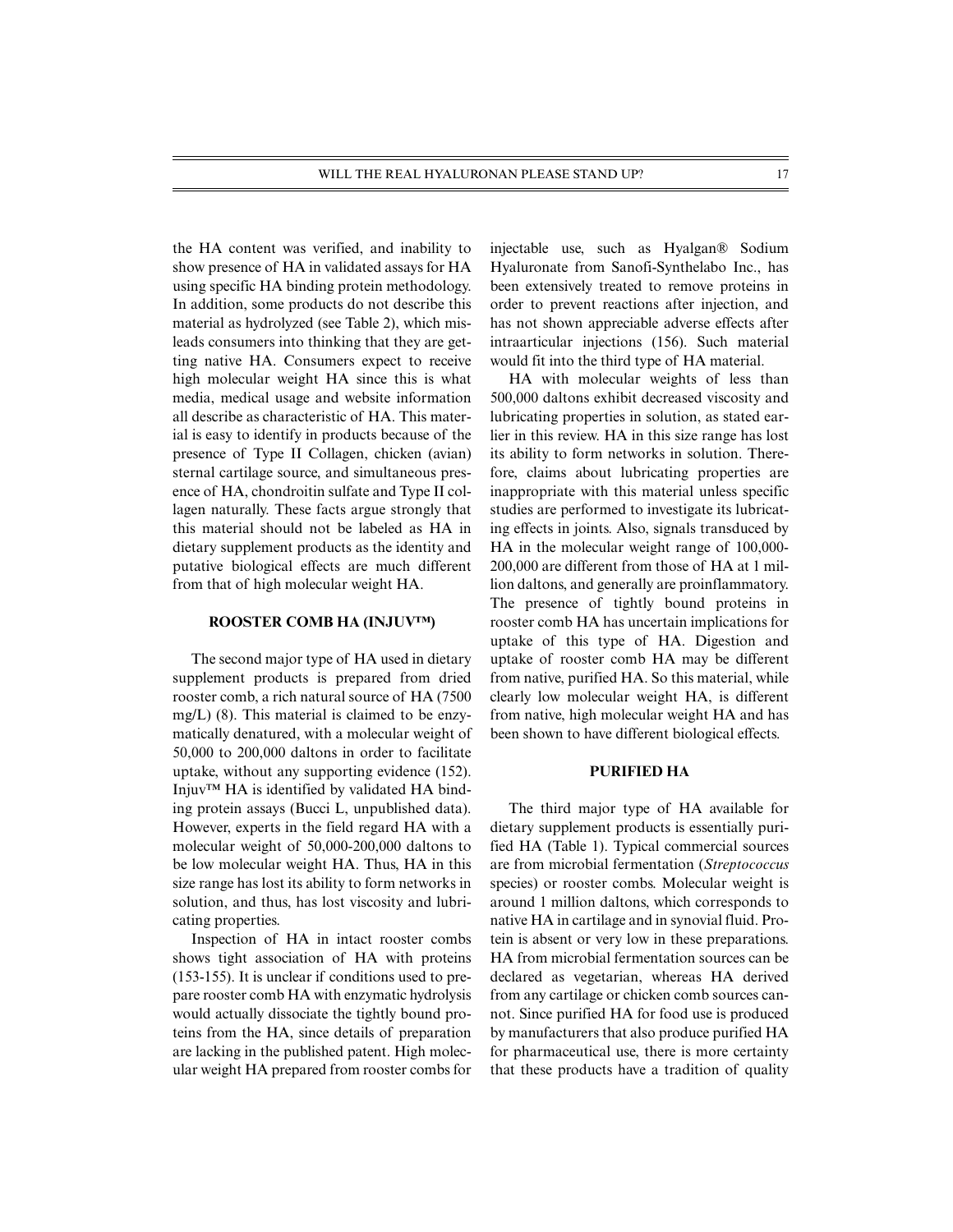## TABLE 3. Biological Properties of High Molecular Weight Hyaluronan and Hyaluronan Fragments

| Molecular Weight<br>(daltons)                                 | <b>Biological Property</b>                                                                                                                                                                                                                                                                                                                                                                                                                                                                                                                                                                                                                                                                                                                                                                                                                                                                                                                                                                                                                                                                                                                                                                                                                                                                                                                                                                                                                                                                                                                                                                                                                                                                                                                                                                                                                                                                                                                                                                                                                                                                                                                                                                                                                                                                                                                                                                                                                                                                                                            | Reference                                                                                       |
|---------------------------------------------------------------|---------------------------------------------------------------------------------------------------------------------------------------------------------------------------------------------------------------------------------------------------------------------------------------------------------------------------------------------------------------------------------------------------------------------------------------------------------------------------------------------------------------------------------------------------------------------------------------------------------------------------------------------------------------------------------------------------------------------------------------------------------------------------------------------------------------------------------------------------------------------------------------------------------------------------------------------------------------------------------------------------------------------------------------------------------------------------------------------------------------------------------------------------------------------------------------------------------------------------------------------------------------------------------------------------------------------------------------------------------------------------------------------------------------------------------------------------------------------------------------------------------------------------------------------------------------------------------------------------------------------------------------------------------------------------------------------------------------------------------------------------------------------------------------------------------------------------------------------------------------------------------------------------------------------------------------------------------------------------------------------------------------------------------------------------------------------------------------------------------------------------------------------------------------------------------------------------------------------------------------------------------------------------------------------------------------------------------------------------------------------------------------------------------------------------------------------------------------------------------------------------------------------------------------|-------------------------------------------------------------------------------------------------|
| Very low molecular<br>weight oligosaccharides<br>$(800-5000)$ | • Angiogenic—Induced angiogenesis in rat skin grafts, healing<br>wounds, chick chorioallantoic membranes<br>• Angiogenic—Induced rapid transient up-regulation of the imme-<br>diate early genes c-fos, c-jun, jun-B, Krox-20 and Krox-24 that<br>control angiogenesis<br>• Angiogenic—Increased tyrosine kinase, protein kinase C cascades<br>in endothelial cells<br>• Angiogenic-Induced proliferation of bovine brain and aortic<br>endothelial cells<br>• Antiinflammatory—Tetrasaccharides, but not larger sizes of HA,<br>induced heat shock protein 72 in K562 cells and prevented cell<br>death of PC12 cells after serum deprivation.<br>• Antioxidant—Exhibited antioxidant activity against superoxide,<br>but less than higher molecular weight HA; did not scavenge<br>hydroxyl radicals (unlike high molecular weight HA)<br>• Catabolic—Did not affect sulfate incorporation in chondrocyte<br>cultures<br>• Catabolic—Blocked binding of aggrecan HA to chondrocytes,<br>resulting in loss of staining for proteoglycans (disrupted cartilage)<br>structure)<br>• Catabolic—Caused chondrolysis (loss of chondrocytes) when<br>hexasaccharides exposed to cartilage tissue slices and chondrocyte<br>cultures<br>• Inflammatory—High molecular weight HA cleaved at sites of<br>inflammation into small fragments<br>• Inflammatory—Activated macrophages and dendritic cells in<br>healing wounds<br>• Inflammatory-Induced maturation of dendritic cells to tissue<br>macrophages<br>• Inflammatory—Induced production of IL-1beta, TNF-alpha, IL-<br>12 and iNOS in dendritic cells and macrophages<br>· Inflammatory-Did not inhibit arachidonic acid release after<br>bradykinin from synovial fibroblasts from osteoarthritic subjects<br>• Inflammatory—Did not inhibit MMP-1 and RANTES expres-<br>sion or production in normal and osteoarthritic human chondro-<br>cytes in culture<br>• Inflammatory—Induced expression of matrix metalloproteinases,<br>but not TIMPs, in normal rabbit and bovine cartilage chondro-<br>cytes<br>• Inflammatory—Induced MMP-9, MMP-13 expression and pro-<br>duction in murine fibroblasts and 3LL cells<br>• Inflammatory—Stimulated MAP kinase and urokinase-type plas-<br>minogen activator in human HCS-2/8 chondrosarcoma cells<br>• Inflammatory—Did not inhibit neutrophil adhesion or aggrega-<br>tion under conditions of shear and turbulent flow<br>• Inflammatory-Stimulated tyrosine phosphorylation and c-Met<br>expression in human chondrosarcoma cells | 7, 8, 11, 15,<br>20, 28-32, 35,<br>38, 39, 42, 46,<br>52, 53, 57, 59,<br>60-63, 67-69,<br>71-73 |
|                                                               |                                                                                                                                                                                                                                                                                                                                                                                                                                                                                                                                                                                                                                                                                                                                                                                                                                                                                                                                                                                                                                                                                                                                                                                                                                                                                                                                                                                                                                                                                                                                                                                                                                                                                                                                                                                                                                                                                                                                                                                                                                                                                                                                                                                                                                                                                                                                                                                                                                                                                                                                       |                                                                                                 |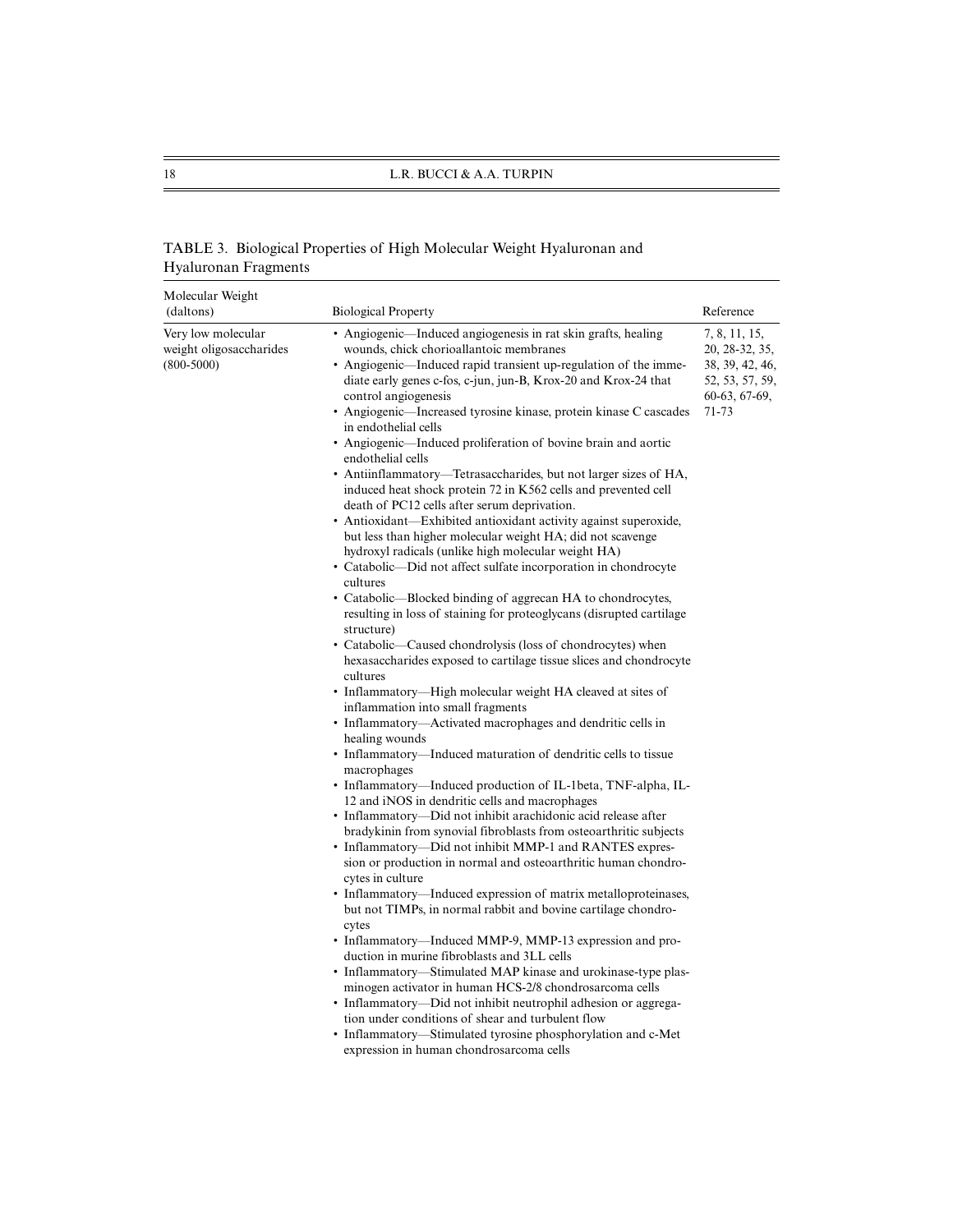## TABLE 3. Biological Properties of High Molecular Weight Hyaluronan and Hyaluronan Fragments (*continued*)

| Molecular Weight<br>(daltons) | <b>Biological Property</b>                                                                                                                                                                                                                                                                                                                                                                                                                                                                                                                                                                                                                             | Reference                                   |
|-------------------------------|--------------------------------------------------------------------------------------------------------------------------------------------------------------------------------------------------------------------------------------------------------------------------------------------------------------------------------------------------------------------------------------------------------------------------------------------------------------------------------------------------------------------------------------------------------------------------------------------------------------------------------------------------------|---------------------------------------------|
| 24,000                        | • Catabolic—Inhibited tumor growth, induced apoptosis<br>• Inflammatory-Induced expression and production of inflamma-<br>tory mediators from murine macrophages (Il-1, TNF-alpha, IL-<br>12, iNOS, metalloelastase)<br>• Lubrication—Reduced elasticity & viscosity of 1.3MDa HA solu-<br>tions (competed for meshwork formation)                                                                                                                                                                                                                                                                                                                     | 13, 23, 36, 37,<br>43, 44, 54               |
| 33,000                        | • Antiangiogenic—Did not induce angiogenesis of rat skin grafts                                                                                                                                                                                                                                                                                                                                                                                                                                                                                                                                                                                        | 35                                          |
| < 50,000                      | • Catabolic—Did not stimulate HA synthesis or inhibited synthesis<br>(high concentrations) of HA from human osteoarthritic synovial<br>fibroblasts<br>• Inflammatory—Did not inhibit proliferation of human mononu-<br>clear cells                                                                                                                                                                                                                                                                                                                                                                                                                     | 47, 58                                      |
| 50,000                        | • Inflammatory—Did not inhibit MMP-1 and RANTES expres-<br>sion or production in normal and osteoarthritic human chondro-<br>cytes in culture<br>• Inflammatory -- Induced expression and production of inflam-<br>matory mediators from murine macrophages (Il-1, TNF-alpha,<br>IL-12, iNOS, metalloelastase)                                                                                                                                                                                                                                                                                                                                         | 23, 36, 37, 43,<br>44, 61                   |
| 90,000                        | • Catabolic—did not enhance bone mineralization in rat calvarial<br>cells<br>• Inflammatory—Did not inhibit phagocytosis by mouse peritoneal<br>macrophages at same viscosity as higher molecular weight HA<br>• Lubrication—Osmotic pressure opposing fluid drainage in rabbit<br>joints reduced, faciltates escape of fluid and HA from joints                                                                                                                                                                                                                                                                                                       | 6, 10, 24                                   |
| 80,000-200,000                | • Antiinflammatory—Did not induce matrix metalloproteinase<br>production in murine fibroblasts and 3LL cells<br>• Antiinflammatory—Did not induce IL-1beta, TNF-alpha or IL-<br>12 in human dendritic cells or macrophages<br>• Antioxidant—Scavenged hydroxyl radicals in vitro, but was les<br>effective than high molecular weight HA for protecting tendon<br>fibroblasts from hydroxyl radicals<br>• Inflammatory—Did not inhibit cell proliferation of rabbit syn-<br>ovial cells<br>• Inflammatory—Induced expression and production of inflamma-<br>tory mediators from murine macrophages (Il-1, TNF-alpha, IL-<br>12, iNOS, metalloelastase) | 8, 16, 23, 36,<br>37, 43, 44, 49,<br>62, 63 |
| 200,000                       | • Inflammatory-Markedly stimulated iNOS mRNA in liver<br>endothelial and Kuppfer cell types<br>• Inflammatory-Intravenous HA (250,000 daltons) did not inhibit<br>proinflammatory cytokine levels in serum after liver injury in rats<br>• Inflammatory—In human eosinophils, increased production of<br>intercellular adhesion molecule-1, TGF-beta, protein secretion,<br>and transformed cells from round to spindle shapes                                                                                                                                                                                                                         | 19, 40, 45, 51                              |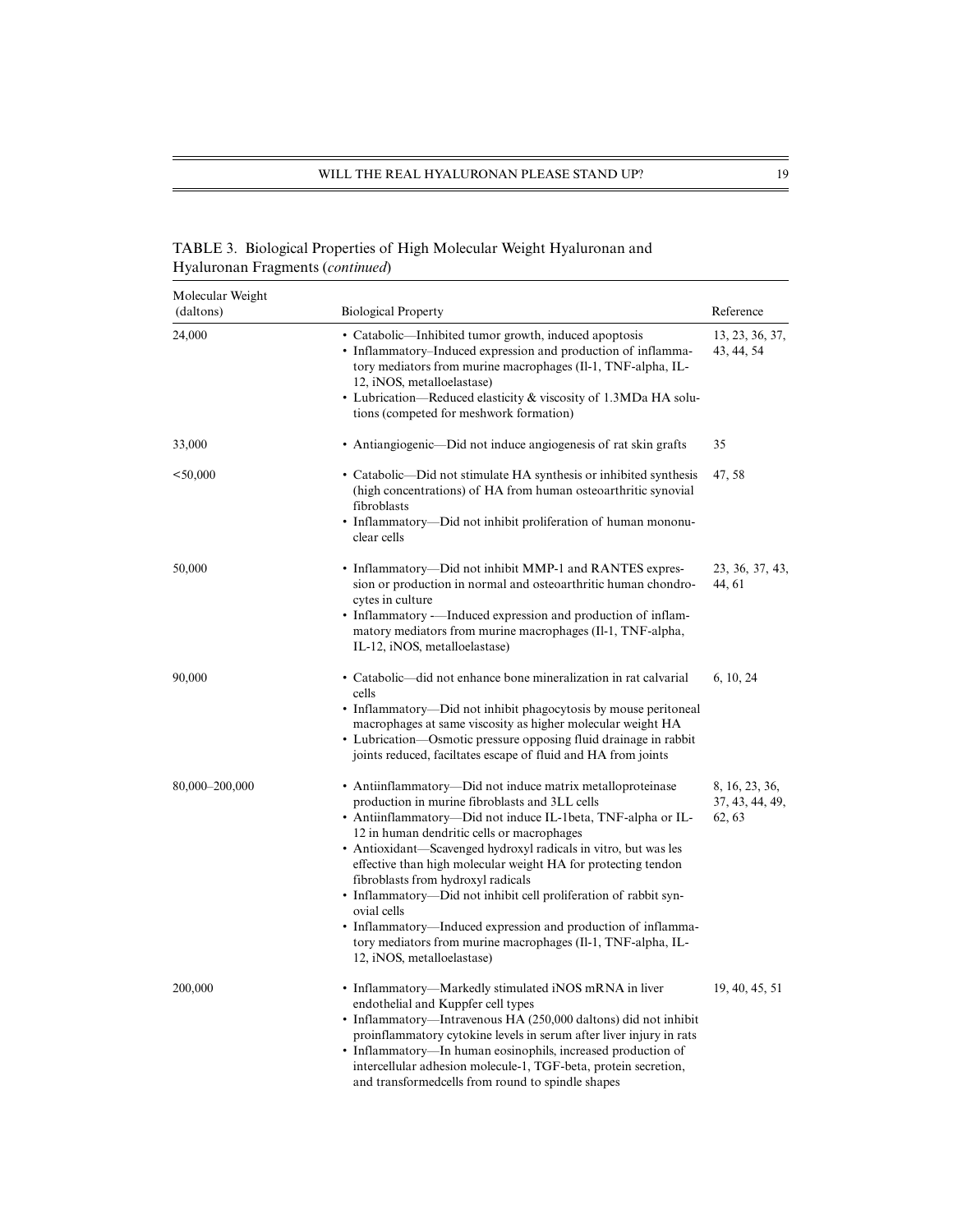## TABLE 3. Biological Properties of High Molecular Weight Hyaluronan and Hyaluronan Fragments (*continued*)

| Molecular Weight                            |                                                                                                                                                                                                                                                                                                                                                                                                                                                                                                                                                                                                                                                                                                                                                                                                                                                                                                                                                                                                                                                                                                                                                                                                                                                                                                                                                                                                                                                                                                                                                                                                                                                                                                                          |                                                                                                                          |
|---------------------------------------------|--------------------------------------------------------------------------------------------------------------------------------------------------------------------------------------------------------------------------------------------------------------------------------------------------------------------------------------------------------------------------------------------------------------------------------------------------------------------------------------------------------------------------------------------------------------------------------------------------------------------------------------------------------------------------------------------------------------------------------------------------------------------------------------------------------------------------------------------------------------------------------------------------------------------------------------------------------------------------------------------------------------------------------------------------------------------------------------------------------------------------------------------------------------------------------------------------------------------------------------------------------------------------------------------------------------------------------------------------------------------------------------------------------------------------------------------------------------------------------------------------------------------------------------------------------------------------------------------------------------------------------------------------------------------------------------------------------------------------|--------------------------------------------------------------------------------------------------------------------------|
| (daltons)                                   | <b>Biological Property</b>                                                                                                                                                                                                                                                                                                                                                                                                                                                                                                                                                                                                                                                                                                                                                                                                                                                                                                                                                                                                                                                                                                                                                                                                                                                                                                                                                                                                                                                                                                                                                                                                                                                                                               | Reference                                                                                                                |
|                                             | • Inflammatory-Human peritoneal mesothelial cells produced<br>more inflammatory cytokines (MCP-1, IL-8)                                                                                                                                                                                                                                                                                                                                                                                                                                                                                                                                                                                                                                                                                                                                                                                                                                                                                                                                                                                                                                                                                                                                                                                                                                                                                                                                                                                                                                                                                                                                                                                                                  |                                                                                                                          |
| 280,000                                     | • Anticatabolic—Inhibited cartilage degradation by neutrophils,<br>but significantly less than 950,000 or 2.0 million dalton HA<br>· Inflammatory-Produced inflammatory cytokines RANTES, IL-<br>12, MIP from murine macrophages                                                                                                                                                                                                                                                                                                                                                                                                                                                                                                                                                                                                                                                                                                                                                                                                                                                                                                                                                                                                                                                                                                                                                                                                                                                                                                                                                                                                                                                                                         | 21,65                                                                                                                    |
| 350,000                                     | • Lubrication—Formed poor meshworks with reduced viscosity<br>• Lubrication-Osmotic pressure opposing fluid drainage in rabbit<br>joints reduced, facilitates escape of fluid and HA from joints                                                                                                                                                                                                                                                                                                                                                                                                                                                                                                                                                                                                                                                                                                                                                                                                                                                                                                                                                                                                                                                                                                                                                                                                                                                                                                                                                                                                                                                                                                                         | 6, 54                                                                                                                    |
| $460,000 - 2.8$ million                     | • Antiinflammatroy—Dose-dependent inhibition in phagocytosis<br>from mouse peritoneal macrophages (steric hindrance)<br>• Antiinflammatory—Did not induce matrix metalloproteinases in<br>normal rabbit and bovine cartilage chondrocytes<br>• Antinociceptive—Molecular weight-dependent improvement in<br>abnormal gait in rats acute arthritis, indicating nociceptive effects<br>with higher molecular weight HA                                                                                                                                                                                                                                                                                                                                                                                                                                                                                                                                                                                                                                                                                                                                                                                                                                                                                                                                                                                                                                                                                                                                                                                                                                                                                                     | 1, 10, 17, 46                                                                                                            |
| Native HA (approx. 800,000<br>to 6 million) | • Anabolic—Stimulated synthesis of high molecular weight HA<br>from human osteoarthritic synovial fibroblasts<br>• Anabolic-Increased proteoglycan synthesis from IL-1Beta<br>treated chondrocytes<br>• Anabolic—Stimulated fibroblast proliferation in a collagen lattice,<br>but not in fibroblast monolayer<br>• Anabolic—Enhanced proteoglycan synthesis in human cartilage<br>explants after fibronectin fragment treatment<br>• Anabolic-Enhanced chondrocyte proliferation and chondroitin<br>sulfate synthesis in rabbit chondrocytes embedded in collagen gels<br>• Anabolic—Forms pericellular matrix (with aggrecan) in presence<br>of chondrocytes<br>• Anabolic—Improved bone mineralization in rat calvarial cells<br>• Antiangiogenic—Inhibited stimulation of angiogenesis and early<br>response genes by low molecular weight HA fragments<br>• Antiangiogenic-Inhibited or did not induce angiogenesis of<br>chick chorioallantoic membranes or endothelial cells<br>• Antiangiogenic-Did not cause proliferation of bovine brain and<br>aortic endothelial cells<br>• Anticatabolic—Decreased reduction in proteoglycan synthesis<br>from fibronectin fragments<br>• Anticatabolic-Decreased cartilage degradation from fibronectin<br>fragments<br>• Anticatabolic—Decreased expression of matrix metalloproteinase<br>3 in human cartilage explants after fibronectin fragment treat-<br>ment<br>• Anticatabolic—Inhibited leukocyte elastase and lysozyme release<br>• Anticatabolic-Inhibited neutrophil-mediated cartilage degrada-<br>tion (reduced release of sulfated GAGs from bovine nasal carti-<br>lage explants)<br>• Antiinflammatory-Did not induce iNOS mRNA from liver cell<br>types | $1-8$ , 10, 12,<br>15-18, 20-22,<br>24-29, 32-34,<br>38, 39-44, 45,<br>47-51, 53, 58,<br>59-63, 66, 68,<br>70-72, 74, 75 |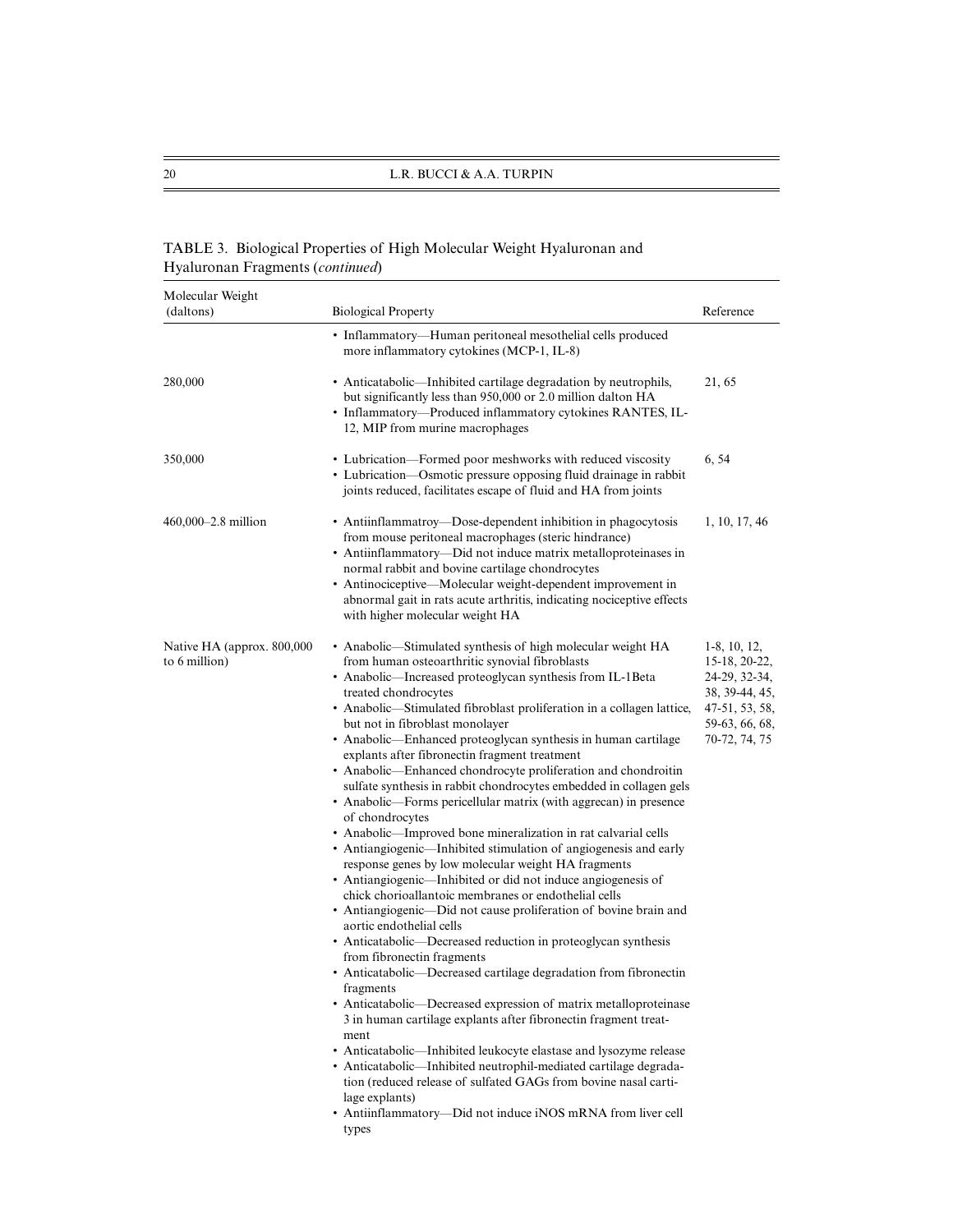## TABLE 3. Biological Properties of High Molecular Weight Hyaluronan and Hyaluronan Fragments (*continued*)

| Molecular Weight<br>(daltons) | <b>Biological Property</b>                                                                                | Reference |
|-------------------------------|-----------------------------------------------------------------------------------------------------------|-----------|
|                               | • Antiinflammatory—Reduced IL-1beta, TNF levels in rat air                                                |           |
|                               | pouches                                                                                                   |           |
|                               | • Antiinflammatory—Did not induce IL-1beta, TNF-alpha or IL-                                              |           |
|                               | 12 in human dendritic cells or macrophages                                                                |           |
|                               | • Antiinflammatory—Inhibited PGE2 production by human                                                     |           |
|                               | osteoarthritic synovial cells and normal rabbit articular chondro-                                        |           |
|                               | cytes after IL-lalpha induction                                                                           |           |
|                               | • Antiinflammatory-Did not induce differentiation of human                                                |           |
|                               | dendritic cells into macrophages                                                                          |           |
|                               | • Antiinflammatory—Decreased mitogen-dependent activation of                                              |           |
|                               | human mononuclear lymphocytes                                                                             |           |
|                               | • Antiinflammatory—Inhibited proliferation of rabbit synovial                                             |           |
|                               | cells in culture                                                                                          |           |
|                               | • Antiinflammatory—Inhibited carrageenin-induced edema in<br>dose-dependent manner                        |           |
|                               | • Antiinflammatory—Inhibited adjuvant arthritis in dose-depen-                                            |           |
|                               | dent manner                                                                                               |           |
|                               | • Antiinflammatory—Inhibited arachidonic acid release induced by                                          |           |
|                               | bradykinin in synovial fibroblasts of osteoarthritic humans                                               |           |
|                               | • Antiiflammatory—Inhibited advanced glycation endproducts                                                |           |
|                               | from activating NF-kappaB, IL-1alpha, IL-6, TNF-alpha                                                     |           |
|                               | • Antiinflammatory—Inhibited MMP-1, RANTES expression and                                                 |           |
|                               | production in normal and osteoarthritic human chondrocyte cul-                                            |           |
|                               | tures                                                                                                     |           |
|                               | • Antiinflammatory—Did not enhance MAP kinase, urokinase-                                                 |           |
|                               | type plasminogen activator, tyrosine phosphorylation or c-Met in                                          |           |
|                               | human HSC-2/8 chondrosarcoma cells                                                                        |           |
|                               | • Antiinflammatory—Enhanced production of TIMP-1 in normal                                                |           |
|                               | bovine chondrocyte culture, lowered stromelysin/TIMP-1 ratios                                             |           |
|                               | • Antiinflammatory—Decreased synovial PGE2 and bradykinin in                                              |           |
|                               | arthritic rats after intraarticular injection                                                             |           |
|                               | • Antiinflammatory—Inhibited neutrophil aggregation and adhe-                                             |           |
|                               | sion under conditions of shear and turbulent flow<br>• Antiinflammatory—Intravenous HA (>780,000 daltons) |           |
|                               | decreased proinflammatory cytokines and liver enzymes after                                               |           |
|                               | liver damage in rats                                                                                      |           |
|                               | • Antiinflammatory—Did not cause eosinophils to produce inflam-                                           |           |
|                               | matory cytokines                                                                                          |           |
|                               | • Antiinflammatory—Did not induce inflammatory cytokines                                                  |           |
|                               | RANTES, IL-12, MIP from murine macrophages                                                                |           |
|                               | • Antioxidant—Decreased free radical formation from IL-1 Beta                                             |           |
|                               | treated chondrocytes                                                                                      |           |
|                               | • Antioxidant—Scavenged superoxide and hydroxyl radicals dose-                                            |           |
|                               | dependently                                                                                               |           |
|                               | • Antioxidant—Protected tendon fibroblasts in culture from dam-<br>age by hydroxyl radicals               |           |
|                               | • Lubrication—High molecular weight HA (>500,000 daltons)                                                 |           |
|                               | caused outflow buffering in rabbit joints, reducing drainage and                                          |           |
|                               | loss of HA and fluid                                                                                      |           |
|                               | • Regulatory-Inhibited sulfate incorporation into chondrocyte                                             |           |
|                               | cultures                                                                                                  |           |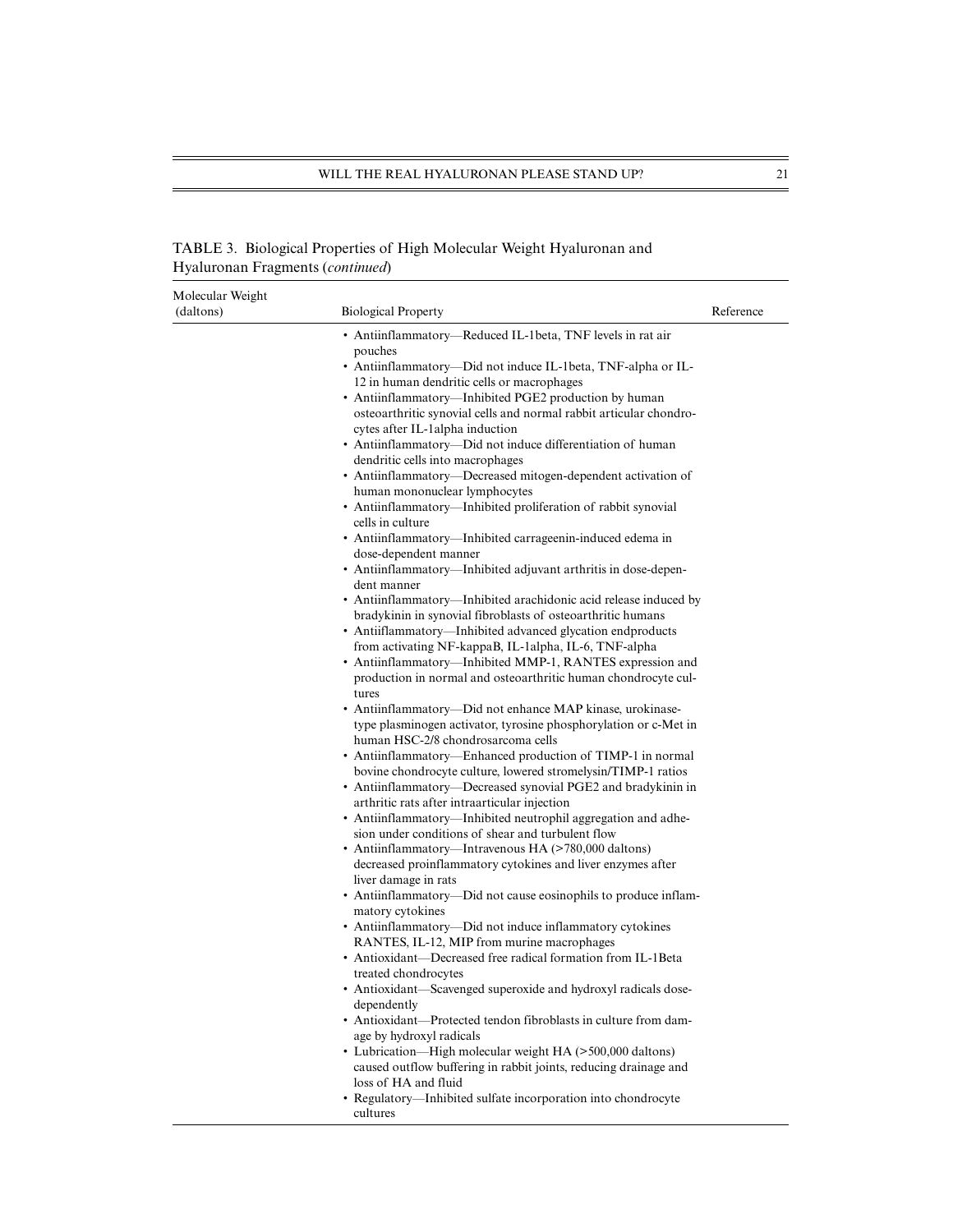#### TABLE 3. *Continued*

Note: Filion and Phillips determined that some (2/7) of both high (0.5-2 million daltons) and low (10,000-300,000) molecular weight preparations of HA were inflammatory (produced IL-12 and TNF from human monocytes) due to contaminating DNA (based on reduction of activity after DNAse treatment). This suggested that a low percentage of individual HA preparations have potential to cause inflammatory events not due to the molecular weight of HA. However, many of the studies cited in Table 3 examined different molecular weights from the same source of HA, and noticed an effect dependent on molecular weight, indicating contamination was not involved. The large number of studies showing an effect dependent on molecular weight from a wide variety of investigators, preparations and biological sources also argues strongly that DNA contamination is not operative in at least a majority of studies, or else no differences dependent on molecular weight would have been found. Scott and Heatley provide tertiary structure evidence that smaller HA fragments are different from high molecular weight HA, helping to explain the differences in biological activities of denatured HA.

References for Table 3:

- 3.1 Aihara S, Muarakami N, Ishii R, Kariya K, Azuma Y, Hamada K, Umemoto J, Maeda S. [Effects of sodium hyaluronate on the nociceptive response of rats with experimentally induced arthritis.] *Nippon Yakurigaku Zasshi* 1992 Oct; 100(4):359-365.
- 3.2 Akatsuka M, Yamamoto Y, Tobetto K, Yasui T, Ando T. In vitro effects of hyaluronan on prostaglandin E2 induction by interleukin-1 in rabbit articular chondrocytes. *Agents Actions* 1993 Jan; 38(1-2):122-125.
- 3.3 Akatsuka M, Yamamoto Y, Tobetto K, Yasui T, Ando T. Suppressive effects of hyaluronic acid on elastase release from rat peritoneal leukocytes. *J Pharm Pharmacol* 1993 Feb; 45(2):110-114.
- 3.4 Anastassiades T, Robertson W. Modulation of mitogen-dependent lymphocyte stimulation by hyaluronic acid. *J Rheumatol* 1984 Dec; 11(6):729-734.
- 3.5 Camenisch TD, McDonald JA. Hyaluronan: is bigger better? *Am J Respir Cell Mol Biol* 2000 Oct; 23(4):431-433.
- 3.6 Coleman PJ, Scott D, Mason RM, Levick JR. Role of hyaluronan chain length in buffering interstitial flow across synovium in rabbits. *J Physiol* 2000 Jul15; 526 (Pt 2):425-434.
- 3.7 Deed R, Rooney P, Kumar P, Norton JD, Smith J, Freemont AJ, Kumar S. Early-response signalling is induced by angiogenic oligosaccharides of hyaluronan in endothelial cells. Inhibition by non-angiogenic, high-molecularweight hyaluronan. *Int J Cancer* 1997 Apr 10; 71(2):251-256.
- 3.8 Fieber C, Baumann P, Vallon R, Termeer C, Simon JC, Hofmann M, Angel P, Herrlich P, Sleeman JP. Hyaluronan-oligosaccharide-induced transcription of metalloproteases. *J Cell Sci* 2004 Jan 15; 117(Pt 2):359-367.
- 3.9 Filion MC, Phillips NC. Pro-inflammatory activity of contaminating DNA in hyaluronic acid preparations. *J Pharm Pharmacol* 2001 Apr; 53(4):555-561.
- 3.10 Forrester JV, Balazs EA. Inhibition of phagocytosis by high molecular weight hyaluronate. *Immunology* 1980 Jul; 40(3):435-436.
- 3.11 Forrester JV, Lackie JM. Effect of hyaluronic acid on neutrophil adhesion. *J Cell Sci* 1981 Aug; 50:329-344.
- 3.12 Fukuda K, Takayama M, Ueno M, Oh M, Asada S, Kumano F, Tanaka S. Hyaluronic acid inhibits interleukin-1-induced superoxide anion in bovine chondrocytes. *Inflamm Res* 1997 Mar; 46(3):114-117.
- 3.13 Ghatak S, Misra S, Toole BP. Hyaluronan oligosaccharides inhibit anchorage-independent growth of tumor cells by suppressing the phosphoinositide 3-kinase/Akt cell survival pathway. *J Biol Chem* 2002 Oct 11; 277(41):38013- 38020.
- 3.14 Ghosh P. The role of hyaluronic acid (hyaluronan) in health and disease: interactions with cells, cartilage and components of synovial fluid. *Clin Exp Rheumatol* 1994 Jan-Feb; 12(1):75-82.
- 3.15 Ghosh P, Guidolin D. Potential mechanism of action of intra-articular hyaluronan therapy in osteoarthritis: are the effects molecular weight dependent? *Semin Arthritis Rheum* 2002 Aug; 32(1):10-37.
- 3.16 Goldberg RL, Toole BP. Hyaluronate inhibition of cell proliferation. *Arthritis Rheum* 1987 Jul; 30(7):769-778.
- 3.17 Gotoh S, Onaya J, Abe M, Miyazaki K, Hamai A, Horie K, Tokuyasu K. Effects of the molecular weight of hyaluronic acid and its action mechanisms on experimental joint pain in rats. *Ann Rheum Dis* 1993 Nov; 52(11):817-822.
- 3.18 Greco RM, Iocono JA, Ehrlich HP. Hyaluronic acid stimulates human fibroblast proliferation within a collagen matrix. *J Cell* Physiol 1998 Dec; 177(3):465-473.
- 3.19 Haslinger B, Mandl-Weber S, Sellmayer A, Sitter T. Hyaluronan fragments induce the synthesis of MCP-1 and IL-8 in cultured human peritoneal mesothelial cells. *Cell Tissue Res* 2001 Jul; 305(1):79-86.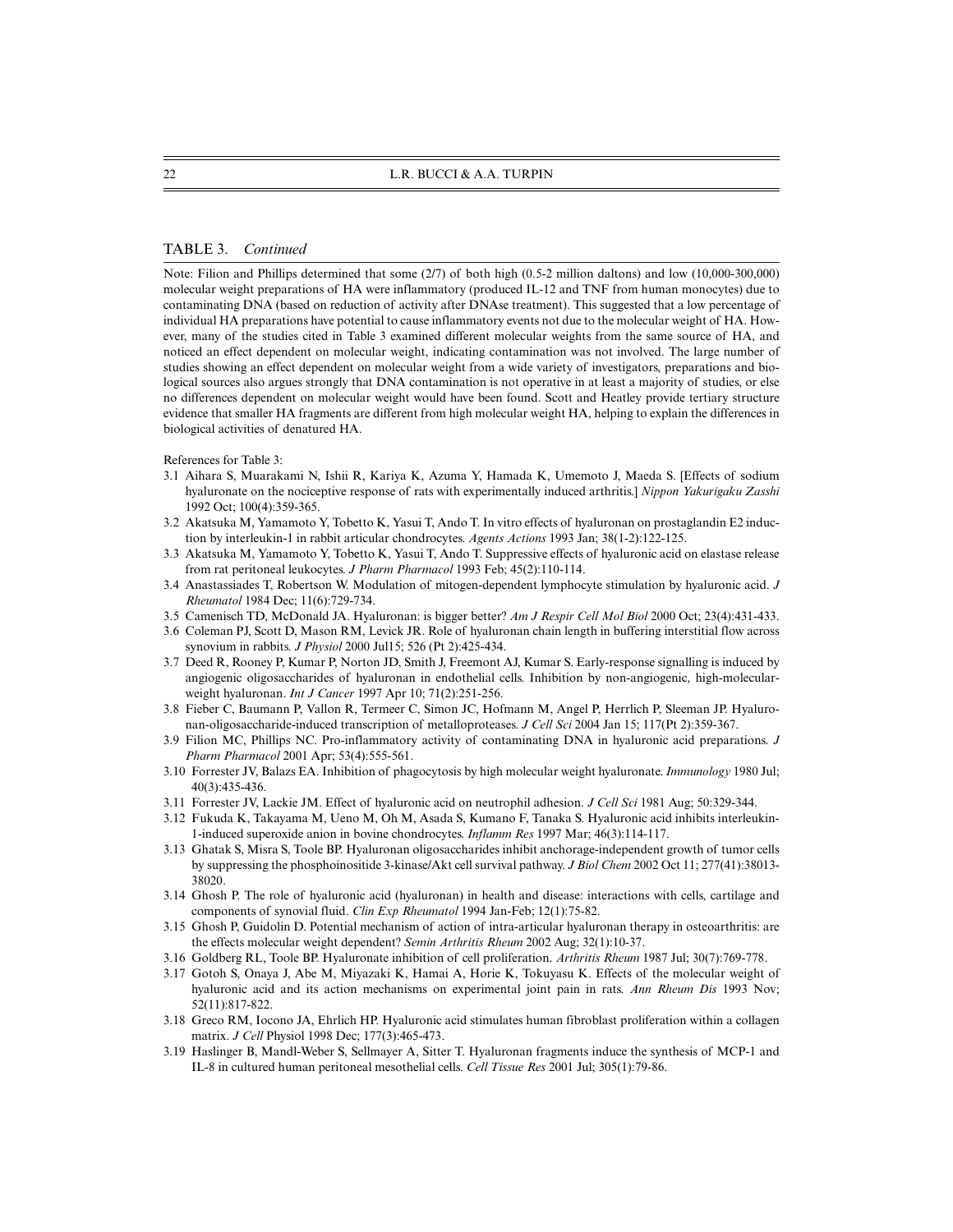- 3.20 Henderson EB, Grootveld M, Farrell A, Smith EC, Thompson PW, Blake DR. A pathological role for damaged hyaluronan in synovitis. *Ann Rheum Dis* 1991 Mar; 50(3):196-200.
- 3.21 Hodge-Dufour J, Noble PW, Horton MR, Bao C, Wysoka M, Burdick MD, Strieter RM, Trinchieri G, Pure E. Induction of IL-12 and chemokines by hyaluronan requires adhesion-dependent priming of resident but not elicited macrophages. *J Immunol* 1997 Sep 1; 159(5):2492-2500.
- 3.22 Homandberg GA, Hui F, Wen C, Kuettner KE, Williams JM. Hyaluronic acid suppresses fibronectin fragment mediated cartilage chondrolysis: I. In vitro *Osteoarthritis Cartilage* 1997 Sep; 5(5):309-319.
- 3.23 Horton MR, Shapiro S, Bao C, Lowenstein CJ, Noble PW. Induction and regulation of macrophage metalloelastase by hyaluronan fragments in mouse macrophages. *J Immunol* 1999 Apr 1; 162(7):4171-4176.
- 3.24 Huang L, Cheng YY, Koo PL, Lee KM, Qin L, Cheng JC, Kumta SM. The effect of hyaluronan on osteoblast proliferation and differentiation in rat calvarial-derived cell cultures. *J Biomed Mater Res A* 2003 Sep 15; 66(4):880-884.
- 3.25 Ialenti A, Di Rosa M. Hyaluronic acid modulates acute and chronic inflammation. *Agents Actions* 1994 Nov; 43(1-2):44-47.
- 3.26 Kang Y, Eger W, Koepp H, Williams JM, Kuettner KE, Homandberg GA. Hyaluronan suppresses fibronectin fragment-mediated damage to human cartilage explant cultures by enhancing proteoglycan synthesis. *J Orthop Res* 1999 Nov; 17(6):858-869.
- 3.27 Kawasaki K, Ochi M, Uchio Y, Adachi N, Matsusaki M. Hyaluronic acid enhances proliferation and chondroitin sulfate synthesis in cultured chondrocytes embedded in collagen gels. *J Cell Physiol* 1999 May; 179(2):142-148.
- 3.28 Knudson CB. Hyaluronan receptor-directed assembly of chondrocyte pericellular matrix. *J Cell Biol* 1993 Feb; 120(3):825-834.
- 3.29 Knudson CB, Knudson W. Hyaluronan and CD44: modulators of chondrocyte metabolism. *Clin Orthop* 2004 Oct; (427 Suppl):S152-S162.
- 3.30 Knudson W, Loeser RF. CD44 and integrin matrix receptors participate in cartilage homeostasis. *Cell Mol Life Sci* 2002 Jan; 59(1):36-44.
- 3.31 Knudson W, Casey B, Nishida Y, Eger W, Kuettner KE, Knudson CB. Hyaluronan oligosaccharides perturb cartilage matrix homeostasis and induce chondrocytic chondrolysis. *Arthritis Rheum* 2000 May; 43(5):1165-1174.
- 3.32 Kobayashi H, Suzuki M, Kanayama N, Nishida T, Takigawa M, Terao T. CD44 stimulation by fragmented hyaluronic acid induces upregulation of urokinase-type plasminogen activator and its receptor and subsequently facilitates invasion of human chondrosarcoma cells. *Int J Cancer* 2002 Dec 1; 102(4):379-389.
- 3.33 Kurosaka N, Takagi T, Koshino T. Effects of hyaluronate on CD44 expression of infiltrating cells in exudate of rat air pouch, induced by sensitization with lipopolysaccharide. *J Rheumatol* 1999 Oct; 26(10):2186-2190.
- 3.34 Larsen NE, Lombard KM, Parent EG, Balazs EA. Effect of hylan on cartilage and chondrocyte cultures. *J Orthop Res* 1992 Jan; 10(1):23-32.
- 3.35 Lees VC, Fan TP, West DC. Angiogenesis in a delayed revascularization model is accelerated by angiogenic oligosaccharides of hyaluronan. *Lab Invest* 1995 Aug; 73(2):259-266.
- 3.36 McKee CM, Penno MB, Cowman M, Burdick MD, Strieter RM, Bao C, Noble PW. Hyaluronan (HA) fragments induce chemokine gene expression in alveolar macrophages. The role of HA size and CD44. *J Clin Invest* 1996 Nov15; 98(10):2403-2413.
- 3.37 McKee CM, Lowenstein CJ, Horton MR, Wu J, Bao C, Chin BY, Choi AM, Noble PW. Hyaluronan fragments induce nitric-oxide synthase in murine macrophages through a nuclear factor kappaB-dependent mechanism. *J Biol Chem* 1997 Mar 21; 272(12):8013-8018.
- 3.38 Moreland LW. Intra-articular hyaluronan (hyaluronic acid) and hylans for the treatment of osteoarthritis: mechanisms of action. *Arthritis Res Ther* 2003; 5(2):54-67.
- 3.39 Moseley R, Leaver M, Walker M, Waddington RJ, Parsons D, Chen WY, Embery G. Comparison of the antioxidant properties of HYAFF-11p75, AQUACEL and hyaluronan towards reactive oxygen species in vitro. *Biomaterials* 2002 May; 23(10):2255-2264.
- 3.40 Nakamura K, Yokohama S, Yoneda M, Okamoto S, Tamaki Y, Ito T, Okada M, Aso K, Makino I. High, but not low, molecular weight hyaluronan prevents T-cell-mediated liver injury by reducing proinflammatory cytokines in mice. *J Gastroenterol* 2004; 39(4):346-354.
- 3.41 Neumann A, Schnizel R, Palm D, Riederer P, Munch G. High molecular weight hyaluronic acid inhibits advanced glycation endproduct-induced NF-kappaB activation and cytokine expression. *FEBS Lett* 1999 Jun25; 453(3):283-287.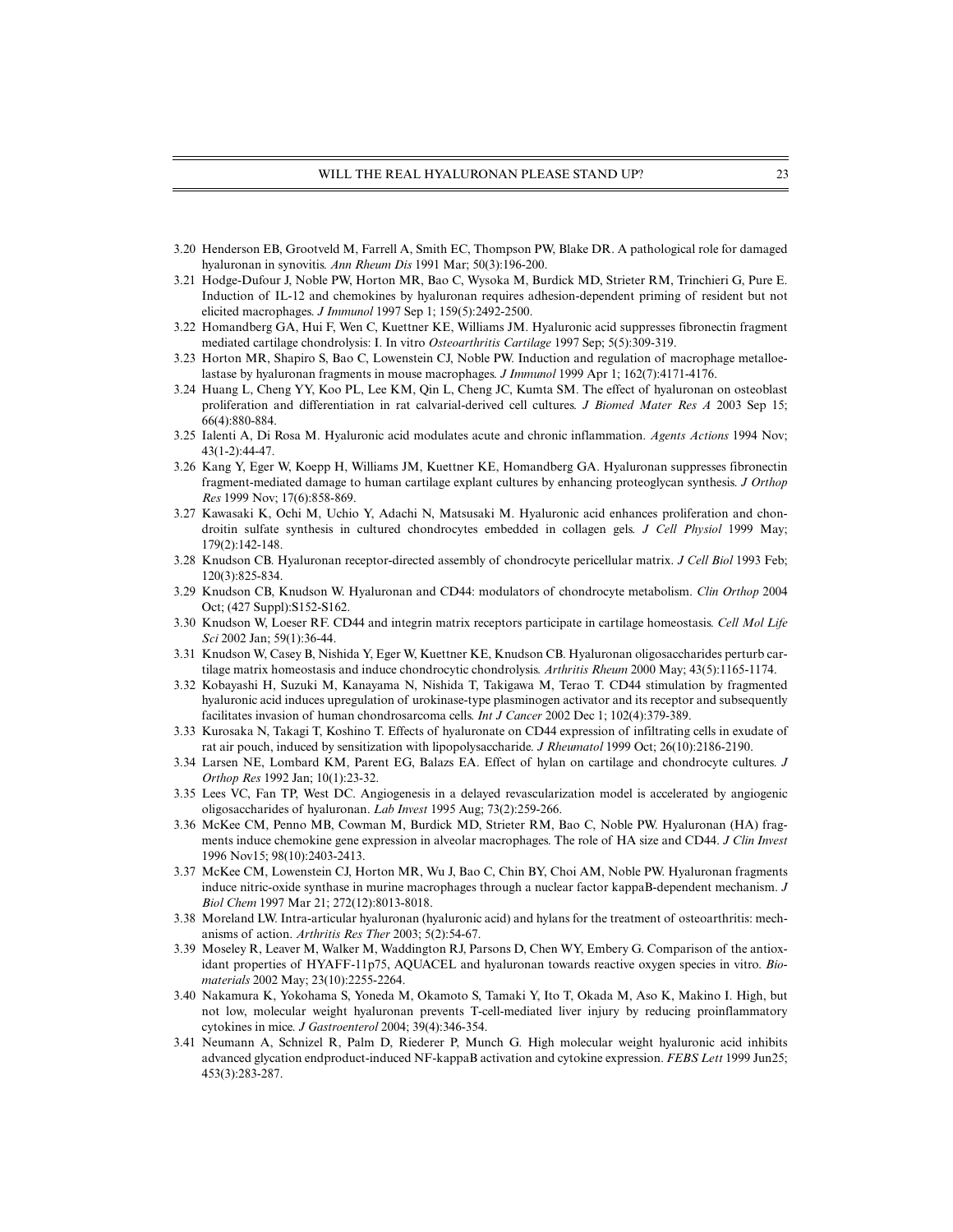- 3.42 Noble PW. Hyaluronan and its catabolic products in tissue injury and repair. *Matrix Biol* 2002 Jan; 21(1):25-29.
- 3.43 Noble PW, Lake FR, Henson PM, Riches DW. Hyaluronate activation of CD44 induces insulin-like growth factor-1 expression by a tumor necrosis factor-alpha-dependent mechanism in murine macrophages. *J Clin Invest* 1993; 91:2368-2377.
- 3.44 Noble PW, McKee CM, Cowman M, Shin HS. Hyaluronan fragments activate an NF-kappa B/I-kappa B autoregulatory loop in murine macrophages. *J Exp Med* 1996; 183:2373-2378.
- 3.45 Ohkawara Y, Tamura G, Iwasaki T, Tanaka A, Kikuchi T, Shirato K. Activation and transforming growth factor-beta production in eosinophils by hyaluronan. *Am J Respir Cell Mol Biol* 2000 Oct; 23(4):444-451.
- 3.46 Ohno-Nakahara M, Honda K, Tanimoto K, Tanaka N, Doi T, Suzuki A, Yoneno K, Nakatani Y, Ueki M, Ohno S, Knudson W, Knudson CB, Tanne K. Induction of CD44 and MMP expression by hyaluronidase treatment of articular chondrocytes. *J Biochem (Tokyo)* 2004 May; 135(5):567-575.
- 3.47 Peluso GF, Perbellini A, Tajana GF. The effect of high and low molecular weight hyaluronic acid on mitogeninduced lymphocyte proliferation. *Curr Ther Res* 1990; 47:437-443.
- 3.48 Pisko EJ, Turner RA, Soderstrom LP, Panetti M, Foster SL, Treadway WJ. Inhibition of neutrophil phagocytosis and enzyme release by hyaluronic acid. *Clin Exp Rheumatol* 1983 Jan-Mar; 1(1):41-44.
- 3.49 Presti D, Scott JE. Hyaluronan-mediated protective effect against cell damage caused by enzymatically produced hydroxyl (OH) radicals is dependent on hyaluronan molecular mass. *Cell Biochem Funct* 1994 Dec; 12(4):281-288.
- 3.50 Punzi L. The complexity of the mechanisms of action of hyaluronan in joint diseases. *Clin Exp Rheumatol* 2001 May-Jun; 19(3):242-246.
- 3.51 Rockey CD, Chung JJ, McKee CM, Noble PW. Stimulation of inducible nitric oxide synthase in rat liver by hyaluronan fragments. *Hepatology* 1998 Jan; 27(1):86-92.
- 3.52 Rossler A, Hinghofer-Szalkay H. Hyaluronan fragments: an information-carrying system? *Horm Metab Res* 2003 Feb; 35(2):67-68.
- 3.53 Sattar A, Kumar S, West DC. Does hyaluronan have a role in endothelial cell proliferation of the synovium? *Semin Arthrisi Rheum* 1992 Aug; 22(1):37-43.
- 3.54 Scott JE. Supramolecular organization of extracellular matrix glycosaminoglycans, in vitro and in the tissues. *FASEB J* 1992 Jun; 6(9):2639-2645.
- 3.55 Scott JE, Heatley F. Biological properties of hyaluronan in aqueous solution are controlled and sequestered by reversible tertiary structures, defined by NMR spectroscopy. *Biomacromolecules* 2002 May-Jun; 3(3):547-553.
- 3.56 Scott JE, Heatley F. Biological properties of hyaluronan are controlled and sequestered by tertiary structures. In *Hyaluronan Volume 1 Chemical, Biochemical and Biological Aspects* Kennedy JF, Phillips GO, Williams PA, Hascall VC, Eds., Woodhead Publishing Ltd., Cambridge, England; 2002:117-122.
- 3.57 Slevin M, Krupinski J, Kumar S, Gaffney J. Angiogenic oligosaccharides of hyaluronan induce protein tyrosine kinase activity in endothelial cells and activate a cytoplasmic signal transduction pathway resulting in proliferation. *Lab Invest* 1998 Aug; 78(8):987-1003.
- 3.58 Smith MM, Ghosh P. The synthesis of hyaluronic acid by human synovial fibroblasts is influenced by the nature of the hyaluronate in the extracellular environment. *Rheumatol Int* 1987; 7(3):113-122.
- 3.59 Stern R. Hyaluronan catabolism: a new metabolic pathway. *Eur J Cell Biol* 2004 Aug; 83(7):317-325.
- 3.60 Suzuki M, Kobayashi H, Kanayama N, Nishida T, Takigawa M, Terao T. CD44 stimulation by fragmented hyaluronic acid induces upregulation and tyrosine phosphorylation of c-Met receptor protein in human chondrosarcoma cells. *Biochim Biophys Acta* 2002 Aug 19; 1591(1-3):37-44.
- 3.61 Tanaka M, Masuko-Hongo K, Kato T, Nishioka K, Nakamura H. Suppressive effects of hyaluronan on MMP-1 and RANTES production from chondrocytes. *Rheumatol Int* 2004 Dec 3, [Epub ahead of print].
- 3.62 Termeer CC, Hennies J, Voith U, Ahrens T, Weiss JM, Prehm P, Simon JC. Oligosaccharides of hyaluronan are potent activators of dendritic cells. *J Immunol* 2000 Aug 15; 165(4):1863-1870.
- 3.63 Termeer C, Benedix F, Sleeman J, Fieber C, Voith U, Ahrens T, Miyake K, Freudenberg M, Galanos C, Simon JC. Oligosaccharides of hyaluronan activate dendritic cells via toll-like receptor 4. *J Exp Med* 2002 Jan 7; 95(1):99-111.
- 3.64 Termeer CC, Prehm P, Simon JC. Low molecular weight oligosaccharides of hyaluronan potently activate dendritic cells. In *Hyaluronan. Clinical, Biochemical and Biological Aspects*, Vol 1, Kennedy JF, Phillips GO, Willaims PA, Hascall VC, Eds., Woodhead Publishing Limited, Cambridge, UK, 2002, 457-468.
- 3.65 Tobetto K, Nakai K, Akatsuka M, Yasui T, Ando T, Hirano S. Inhibitory effects of hyaluronan on neutrophilmediated cartilage degradation. *Connect Tissue Res* 1993; 29(3):181-190.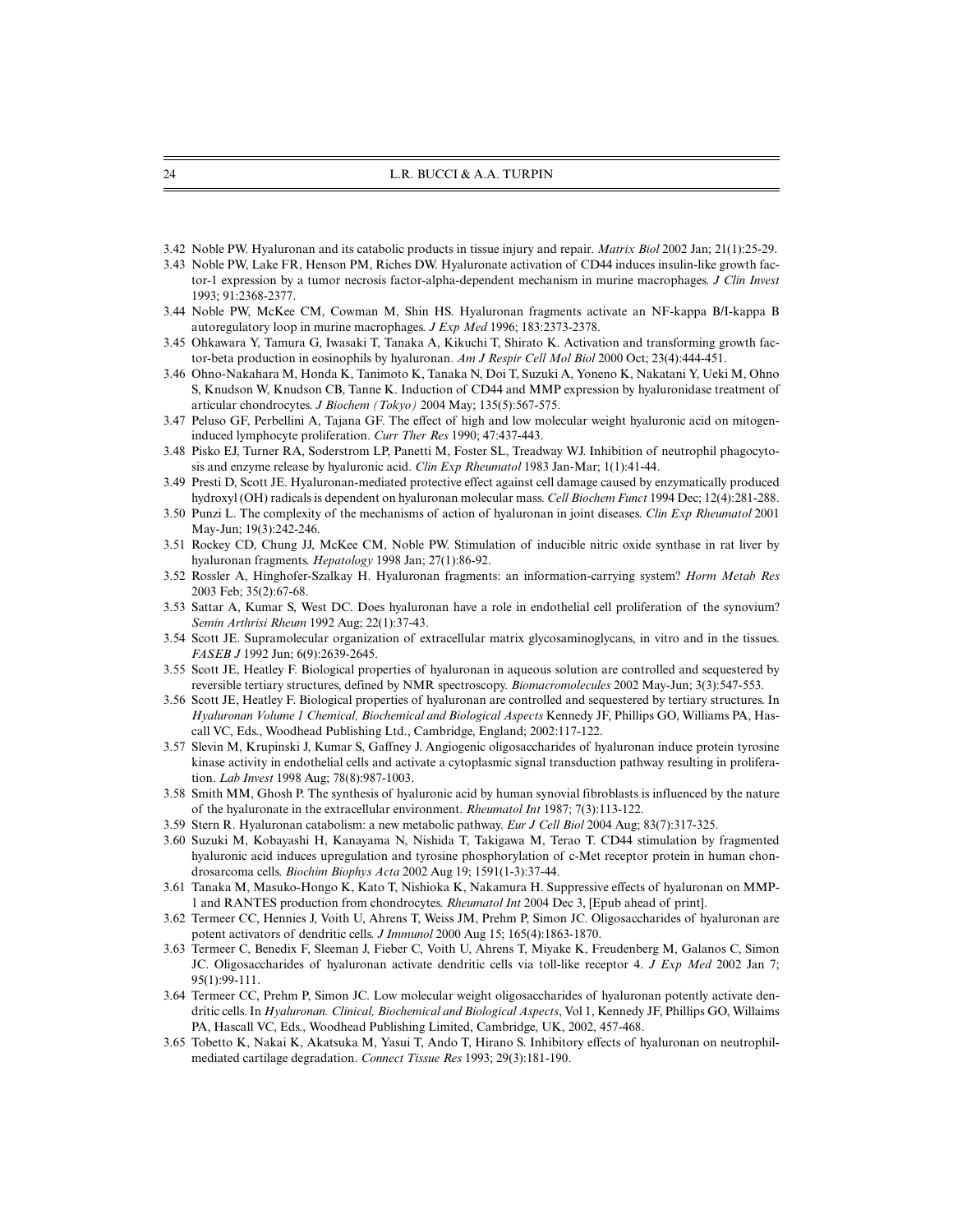- 3.66 Tobetto K, Yasui T, Ando T, Hayaishi M, Motohashi N, Shinogi M, Mori I. Inhibitory effects of hyaluronan on [14C]arachidonic acid release from labeled human synovial fibroblasts. *Jpn J Pharmacol* 1992 Oct; 60(2):79-84.
- 3.67 Toole BP. Hyaluronan: from extracellular glue to pericellular cue. *Nat Rev Cancer* 2004 Jul; 4(7):528-539.
- 3.68 Walsh DA. Angiogenesis and arthritis. *Rheumatology* 1999 Feb; 38(2):103-112.
- 3.69 Weigel PH, Fuller GM, LeBoeuf RD. A model for the role of hyaluronic acid and fibrin in the early events during the inflammatory response and wound healing. *J Theor Biol* 1986 Mar 21; 119(2):219-234.
- 3.70 West DC, Kumar S. The effect of hyaluronate and its oligosaccharides on endothelial cell proliferation and monolayer integrity. *Exp Cell Res* 1989 Jul; 183(1):179-196.
- 3.71 West DC, Hampson IN, Arnold F, Kumar S. Angiogenesis induced by degradation products of hyaluronic acid. *Science* 1985 Jun 14; 228(4705):1324-1326.
- 3.72 Wiebkin OW, Hardingham TE, Muir H. The interaction of proteoglycans and hyaluronic acid and the effect of hyaluronic acid on proteoglycan synthesis by chondrocytes of adult cartilage. Ch 4 in *Dynamics of Connective Tissue Macromolecules*. Burleigh PMC, Poole AR, Eds., North-Holland Publishing Company, Amsterdam, 1975, 81-104.
- 3.73 Xu H, Ito T, Tawada A, Maeda H, Yamanokuchi H, Isahara K, Yoshida K, Uchiyama Y, Asari A. Effect of hyaluronan oligosaccharides on the expression of heat shock protein 72. In *Hyaluronan. Clinical, Biochemical and Biological Aspects*, Vol 1, Kennedy JF, Phillips GO, Willaims PA, Hascall VC, Eds., Woodhead Publishing Limited, Cambridge, UK, 2002, 435-442.
- 3.74 Yasui T, Akatsuka M, Tobetto K, Hayaishi M, Ando T. The effect of hyaluronan on interleukin-1 alpha-induced prostaglandin E2 production in human osteoarthritic synovial cells. *Agents Actions* 1992 Sep; 37(1-2):155-156.
- 3.75 Yasui T, Akatsuka M, Tobetto K, Umemoto J, Ando T, Yamashita K, Hayakawa T. Effects of hyaluronan on the production of stromelysin and tissue inhibitor of metalloproteinase-1 (TIMP-1) in bovine articular chondrocytes. *Biomed Res* 1992; 13(5):343-348.

control, toxicological testing and reproducibility than the other two types of HA material.

As mentioned previously in this review, HA with high molecular weight of 1 million daltons has viscosity and lubricating properties, and sends antiinflammatory, anabolic signals to cells. Indeed, one mechanism of action proposed for intraarticular HA treatments of OA is the normalization of cell signaling to the synovium from high molecular weight HA (66, 71). Table 3 lists some of the biological properties associated with high molecular weight HA as well as HA fragments. Products using high molecular weight HA match the identity of native HA in the body and from the scientific literature. Claims relating properties and actions of HA from products containing high molecular weight HA appropriately borrow evidence from the scientific literature. Thus, high molecular weight, purified, native HA is the most logical choice for use as HA material in dietary supplements.

#### **ORAL ABSORPTION OF HA**

Of course, one prerequisite for any beneficial effects from HA in dietary supplement products is uptake into bloodstream and joint tissues after oral intake. Of the three types of HA materials, only one type, purified HA, has published evidence of oral absorption. An abstract from the 2004 FASEB meeting in Washington DC described uptake of labeled HA into the bloodstream and localization of the label into the joints and salivary glands of rats and dogs several hours after oral administration (157). The HA in this study was derived from microbial fermentation, and was 1 million daltons. Since 99m-technetium was used as the label, and control experiments showed that the label was not removed or exchanged from HA molecules (Bucci, L., unpublished data), the presence of the label in the joints is most likely explained by the presence of the HA absorbed after oral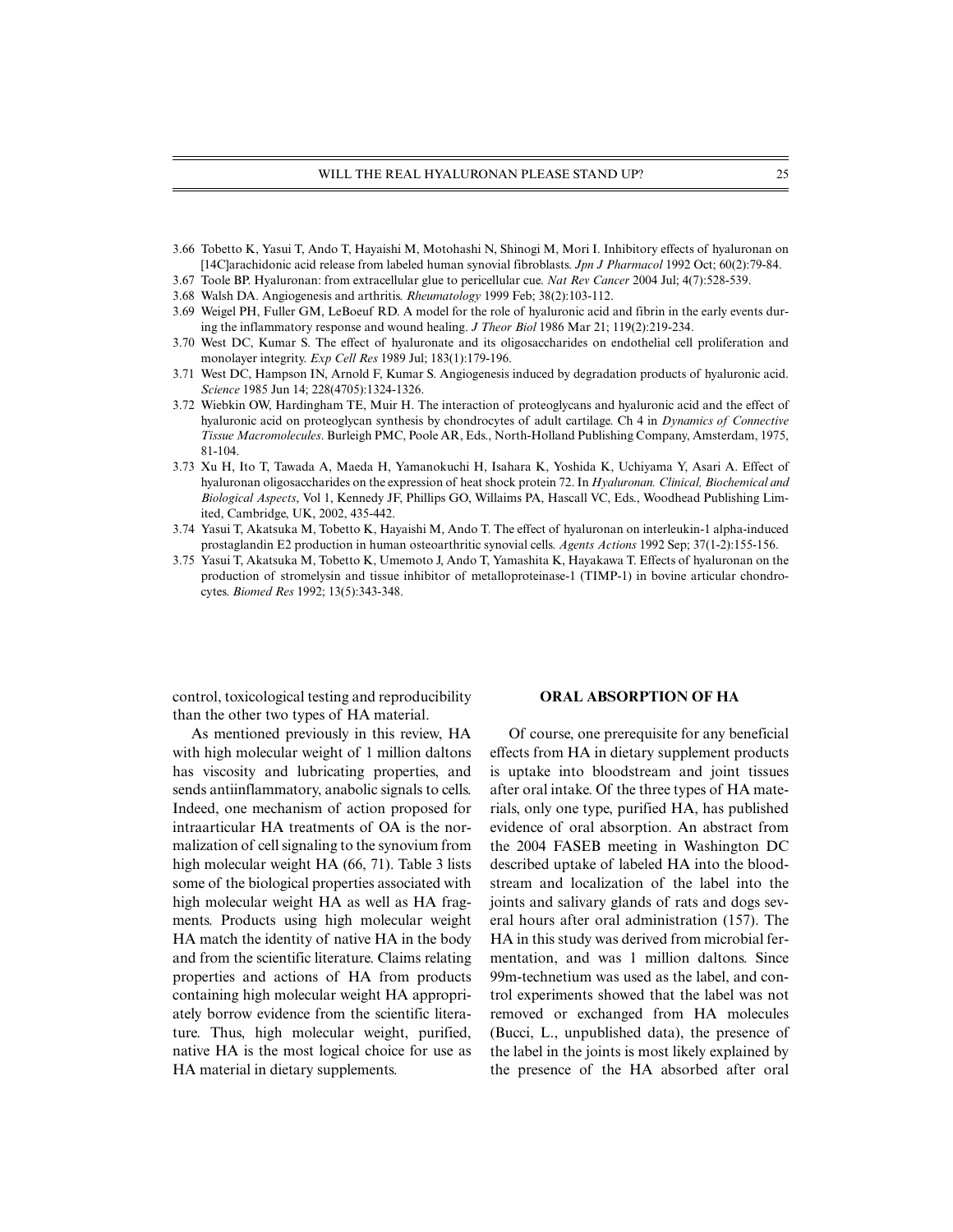administration. This study is the first published report of oral absorption and tissue uptake of oral HA and provides the rationale for HA in dietary supplements.

Another source of purified HA from rooster comb has stated on the company website that absorption of their material has been found (158). However, no details or data have been presented or published. Hydrolyzed chicken sternal cartilage material is likewise claimed to have not only absorption, but superior absorption to native HA because of its smaller size. This claim is also on product labels or accompanying text (see table 2 and previous sections of this review). Again, website information from the manufacturer describes that absorption was found in a study, but no details or data have been presented or published in a scientific forum. No head-to-head comparisons to other HA materials concerning uptake have been reported, rendering claims of superior absorption unsubstantiated and unsupported. Only one type of HA—purified, high molecular weight HA from microbial fermentation—has published evidence for oral uptake and distribution to connective tissues.

### **BENEFICIAL PROPERTIES OF HA FOR JOINT HEALTH**

Oral HA products are mostly targeted to joint and skin health, according to structure and function claims on product labels and accompanying literature (for a sampling, see Table 2). These two uses coincide with the prevalence of HA in the human body (8). Almost all beneficial properties for joint health attributable to HA have been documented for high molecular weight HA unbound to protein. Extensive *in vitro* studies using purified HA have uncovered beneficial properties for joints (see table 3). In addition, publication of a large number of human clinical studies using intraarticular injection of HA has demonstrated direct benefits for joint health (reviewed in 21, 22, 25, 26, 68-86). Of particular interest are the human studies showing repair or normalization of synovium and cartilage structure and architecture for long time periods after a course of injections to persons with OA (66, 71, 159-164). These changes were documented by before and after tissue biopsies, along with biochemical measurements long after the injected HA disappeared from joints. These studies show direct evidence in humans that presence of purified, high molecular weight HA in joints has long-term benefits months after exogenous HA was given. The results of the oral uptake study presented at FASEB (157) show that oral HA has the potential to reach joints, and provide a strong rationale for use of oral HA in dietary supplements. However, at this time, this rationale applies only to purified, high molecular weight HA from microbial fermentation sources.

### **SUMMARY**

It is interesting to speculate that continued oral administration of HA might produce similar or superior effects to intermittent injectable HA, as has been seen for both glucosamine and chondroitin sulfate. However, dietary supplements containing HA are not equivalent due to the inherent properties of the three major types of HA commercially available as dietary supplement materials. Consumers and health care professionals need to be aware of the different types of HA and their very large differences in properties (even before ingestion). One source, hydrolyzed chicken sternal cartilage, is clearly unlike native HA, does not match the biological properties of native HA, and consequently should not be represented as HA to consumers on product labels. Rooster comb HA is significantly smaller than native HA (about 10-20% the size of native HA), and is tightly bound to connective tissue proteins. This type of HA does not match the literature on properties and benefits of native HA because of its smaller size and tight binding to proteins. Finally, high molecu-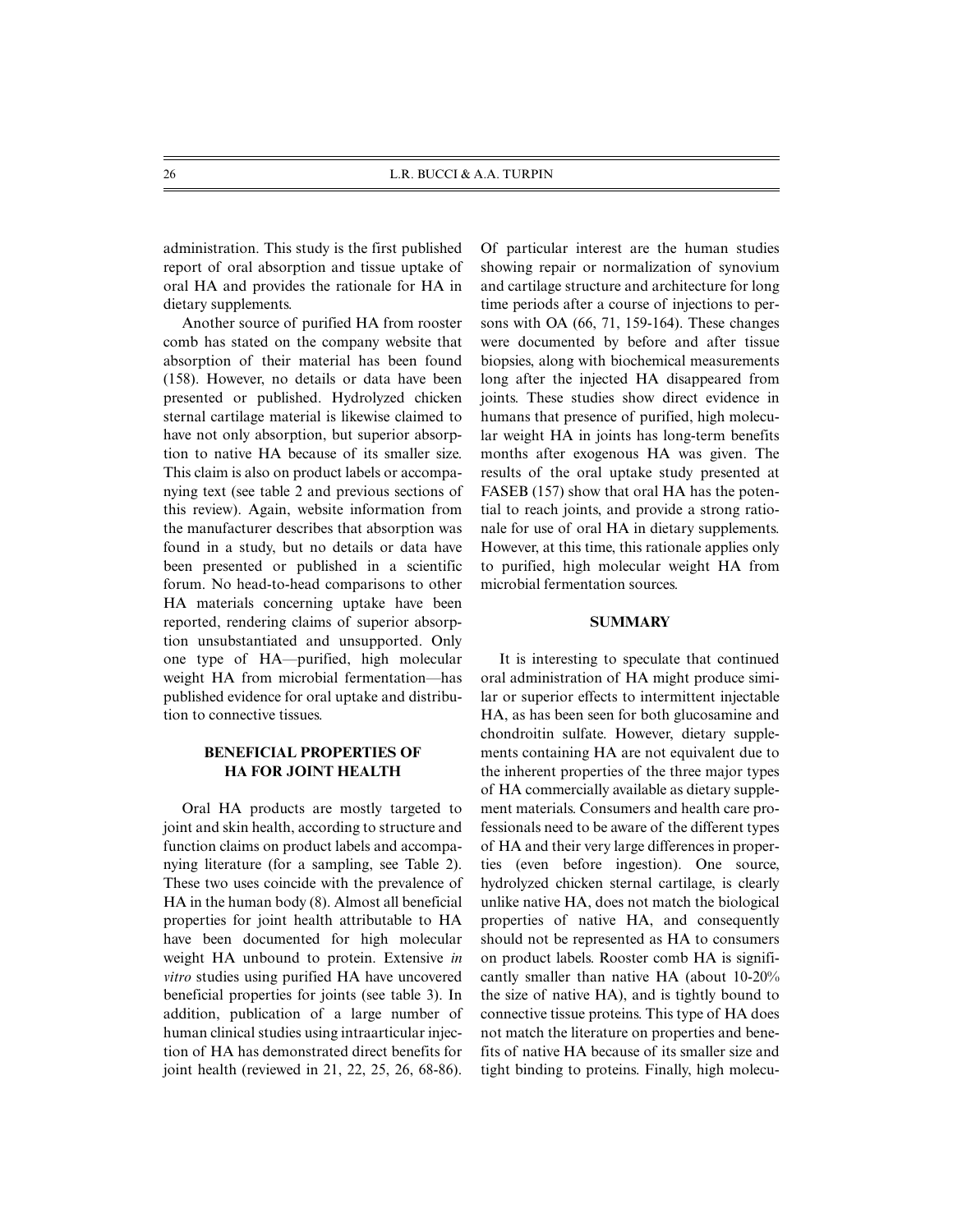lar weight, purified HA is available from vegetarian-compatible and animal sources, virtually identical to native HA and pharmaceutical preparations of HA. This material is analogous to the HA used to generate the extensive body of knowledge on HA, both its roles and its therapeutic effects in OA. HA from the microbial fermentation method of preparation has published evidence for uptake into joints after oral administration. From all considerations, purified, high molecular weight HA from microbial fermentation in dietary supplement products has the highest likelihood for matching the known attributes of HA. The real HA—purified, high molecular weight—can stand up now.

#### **REFERENCES**

- 1. Guss JM, Hukins DW, Smith PJ, Winter WT, Arnott S. Hyaluronic acid: molecular conformations and interactions in two sodium salts. *J Mol Biol* 1975 Jul 5; 95(3):359-384.
- 2. Cleland RL, Sherblom AP. Isolation and physical characterization of hyaluronic acid prepared from bovine nasal septum by cetylpyridinium chloride precipitation*. J Biol Chem* 1977 Jan 25; 252(2):420-426.
- 3. Shimada E, Matsumura G. Thin-layer chromatography of hyaluronate oligosaccharides. *J Biochem (Tokyo)* 1984 Sep; 96(3):721-725.
- 4. Dahl LB, Dahl IM, Engstrom-Laurent A, Granath K. Concentration and molecular weight of sodium hyaluronate in synovial fluid in patients with rheumatoid arthritis and other arthropathies. *Ann Rheum Dis* 1985 Dec; 44(12):817-822.
- 5. Hakansson L, Venge P. The molecular basis of the hyaluronic acid-mediated stimulation of granulocyte function. *J Immunol* 1987 Jun 15; 138(12):4347-4352.
- 6. Laurent TC. Biochemistry of hyaluronan. *Acta Otolaryngol Suppl* 1987; 442:7-24.
- 7. Holmes MW, Bayliss MT, Muir H. Hyaluronic acid in human articular cartilage. Age-related changes in content and size. *Biochem J* 1988 Mar; 250(2):435-441.
- 8. Laurent TC, Fraser JR. Hyaluronan. *FASEB J* 1992 Apr; 6(7): 2397-2404.
- 9. Kvam C, Granese D, Flaibani A, Zanetti F, Paoletti S. Purification and characterization of hyaluronan from synovial fluid. *Anal Biochem* 1993 May 15; 211(1):44- 49.
- 10. Lee HG, Cowman MK. An agarose gel electrophoretic method for analysis of hyaluronan molecular weight distribution. *Anal Biochem* 1994 Jun; 219(2):278-287.
- 11. Ghosh P. The role of hyaluronic acid (hyaluronan) in health and disease: interactions with cells, cartilage and components of synovial fluid. *Clin Exp Rheumatol* 1994 Jan-Feb; 12(1):75-82.
- 12. Laurent TC, Laurent UB, Fraser JR. Functions of hyaluronan. *Ann Rheum Dis* 1995 May; 54(5):429- 432.
- 13. Laurent TC, Laurent UB, Fraser JR. The structure and function of hyaluronan: An overview. *Immunol Cell Biol* 1996 Apr; 74(2):A1-A7.
- 14. Fraser JRE, Laurent TC, Laurent UBG. Hyaluronan: its nature, distribution, functions and turnover. *J Intern Med* 1997 Jul; 242:27-33.
- 15. Radin EL, Paul IL, Swann DA, Schottstaedt ES. Lubrication of synovial membrane. *Ann Rheum Dis* 1971 May; 30(3):322-325.
- 16. Radin EL, Paul IL. A consolidated concept of joint lubrication. *J Bone Joint Surg* 1972; 54A:607-616.
- 17. Swann DA, Radin EL, Nazimec M, Weisser PA, Curran N, Lewinnek G. Role of hyaluronic acid in joint lubrication. *Ann Rheum Dis* 1974; 33:318-326.
- 18. Bowers WH. Lubrication of human joints. Ch 18 in *The Musculoskeletal System. Basic Processes and Disorders*, 2nd ed., Wilson FC, Ed., JB Lippincott Company, Philadelphia, 1983, 225-230.
- 19. Varma R, Varma RS. Synovial fluid. Ch 12 in *Mucopolysaccharides - Glycosaminoglycans - of Body Fluids in Health and Disease*. Walter de Gruyter, Berlin, 1983, 345-370.
- 20. Balazs EA, Denlinger JL. Clinical uses of hyaluronan. In: *The Biology of Hyaluronan.* John Wiley & Sons Ltd.: Sussex, UK, 1989; 265-275, discussion 275-280, 281-285.
- 21. Balazs EA, Denlinger JL. Viscosupplementation: a new concept in the treatment of osteoarthritis. *J Rheumatol Suppl* 1993 Aug; 39:3-9.
- 22. Pelletier JP, Martel-Pelletier J. The pathophysiology of osteoarthritis and the implication of the use of hyaluronan and hylan as therapeutic agents in viscosupplementation. *J Rheumatol Supp* 1993 Aug; 39:19-24.
- 23. McCarty DJ. Synovial fluid. Ch 5 in *Arthritis and Allied Conditions. A Textbook of Rheumatology.* Vol. 1, 12th ed., McCarty DJ, Koopman WJ, Eds., Lea & Febiger, Philadelphia, 1993, 63-84.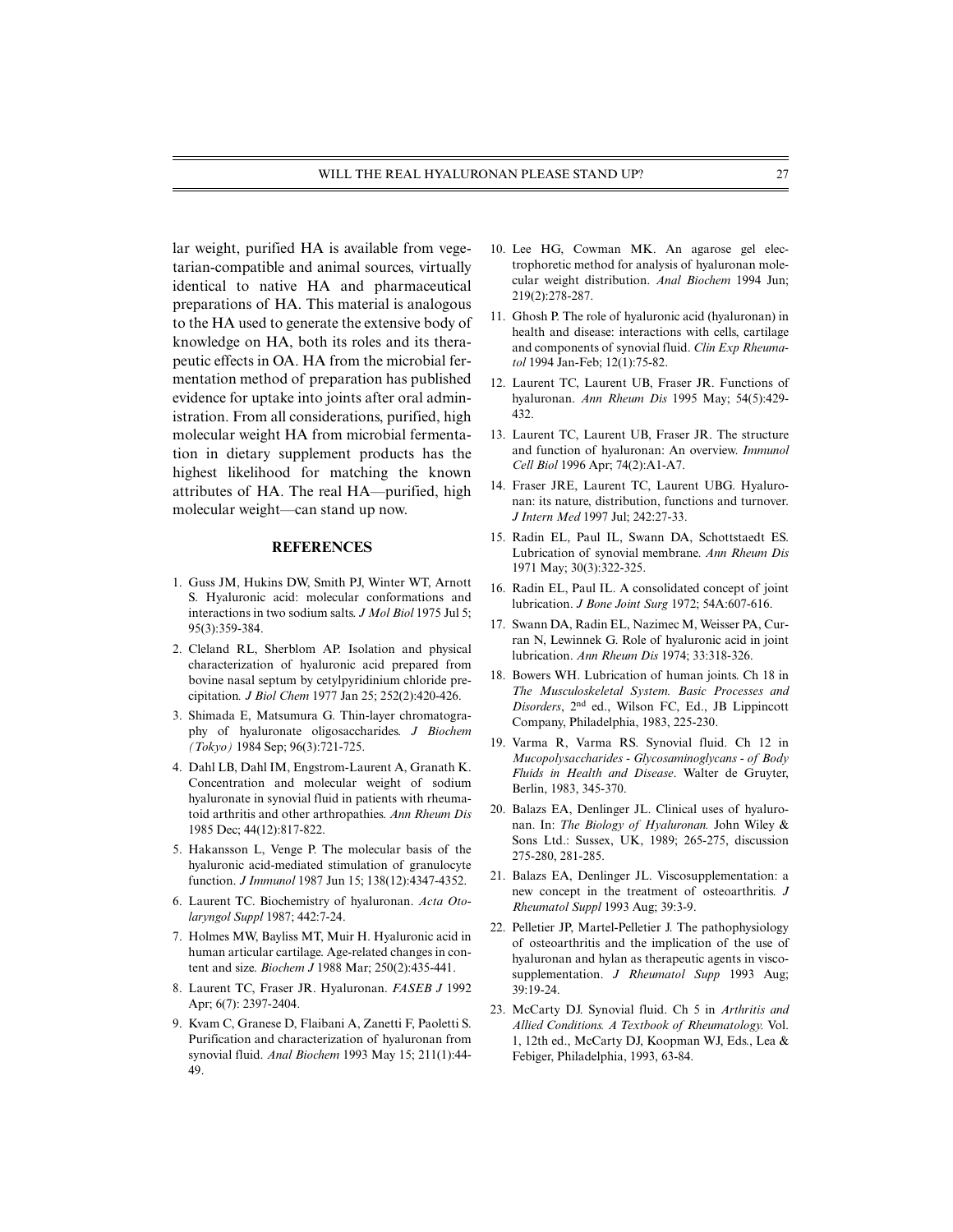- 24. Simkin PA. Synovial physiology. Ch 10 in *Arthritis and Allied Conditions. A Textbook of Rheumatology*. Vol. 1, 12th ed., McCarty DJ, Koopman WJ, Eds., Lea & Febiger, Philadelphia, 1993, 199-212.
- 25. Aviad AD, Houpt JB. The molecular weight of therapeutic hyaluronan (sodium hyaluronate): how significant is it? *J Rheumatol* 1994 Feb; 21(2):297-301.
- 26. Goa KL, Benfield P. Hyaluronic acid. A review of its pharmacology and use as a surgical aid in ophthalmology, and its therapeutic potential in joint disease and wound healing. *Drugs* 1994 Mar; 47(3):536-566.
- 27. Sledge CB. Biology of the joint. Ch 1 in *Arthritis Surgery.* Sledge CB, Harris ED, Ruddy S, Kelley WN, Eds., WB Saunders, Philadelphia, 1994, 1-21.
- 28. Engström-Laurent A. Hyaluronan in joint disease. *J Intern Med* 1997 Jul; 242(1):57-60.
- 29. Lu Y, Levick JR, Wang W. Concentration polarisation of hyaluronan on the surface of the synovial lining of infused joints. *J Physiol* 2004 Oct 7 [Epub]
- 30. Rosenberg L. Structure of cartilage proteoglycans. Ch 5 in *Dynamics of Connective Tissue Macromolecules*. Burleigh PMC, Poole AR, Eds., North-Holland Publishing Company, Amsterdam, 1975, 105- 128.
- 31. Muir IHM. Biochemistry. Ch 3 in *Adult Articular Cartilage*, 2nd ed., Freeman MAR, Ed., Pitman Medical Publishing Co. Ltd., Kent, UK, 1979, 145-214.
- 32. Roden L. Structure and metabolism of connective tissue proteoglycans. Ch 7 in *The Biochemistry of Glycoproteins and Proteoglycans*, Lennarz WJ, Ed., Plenum Press, New York, 1980, 267-372.
- 33. Hascall VC, Hascall GK. Proteoglycans. Ch 2 in *Cell Biology of Extracellular Matrix*, Hay ED, Ed., Plenum Press, New York, 1981, 39-64.
- 34. Bayliss MT. Proteoglycans: structure and molecular organisation in cartilage. Ch 3 in *Connective Tissue Matrix*. Hukins DWL, Ed., Macmillan, London, 1984, 55-88.
- 35. Caplan AI. Cartilage. *Sci Am* 1984 Oct; 251(4):84-97.
- 36. Heinegard D, Paulsson M. Structure and metabolism of proteoglycans. Ch 8 in *Extracellular Matrix Biochemistry*. Piez KA, Reddi AH, Eds., Elsevier, New York, 1984, 277-328.
- 37. Hardingham TE. Structure and biosynthesis of proteoglycans. Ch 6 in *Connective Tissue: Biological and Clinical Aspects*. Kuhn K, Krieg T, Eds., Karger, Basel, 1986, 143-183.
- 38. Prehm P. Mechanism, localization, and inhibition of hyaluronate synthesis. In *Articular Cartilage Bio-*

*chemistry*. Kuettner KE, Schleyerbach R, Hascall VC, Eds., Raven Press, New York, 1986, 81-92.

- 39. Hunziker EB, Schenk RK. Structural organization of proteoglycans in cartilage. In *Biology of Proteoglycans*. Wight TN, Mecham RP, Eds., Academic Press, 1987, 155-186.
- 40. Silver FH. Self-assembly of connective tissue macromolecules. Ch 5 in *Biological Materials: Structure, Mechanical Properties, and Modeling of Soft Tissues*, New York University Press, New York, 1987, 136- 163.
- 41. Gamble JG. Structural components. Ch 4 in *The Musculoskeletal System. Physiological Basics.* Raven Press, New York, 1988, 57-80.
- 42. Handley CJ, Ng CK. Proteoglycan, hyaluronan, and noncollagenous matrix protein metabolism by chondrocytes. Ch 3 in *Biological Regulation of the Chondrocytes*, Adolphe M, Ed., CRC Press, Boca Raton, 1992, 85-104.
- 43. Perkins SJ, Nealis AS, Dunham DG, Hardingham TE, Muir IH. Neutron and X-ray solution-scattering studies of the ternary complex between proteoglycan-binding region, link protein and hyaluronan. *Biochem J* 1992 Jul 1; 285(Pt 1):263-268.
- 44. Poole AR. Cartilage in health and disease. Ch 15 in *Arthritis and Allied Conditions. A Textbook of Rheumatology*. Vol. 1, 12th ed., McCarty DJ, Koopman WJ, Eds., Lea & Febiger, Philadelphia, 1993, 279-333.
- 45. Rosenberg L. Structure and function of proteoglycans. Ch 12 in *Arthritis and Allied Conditions. A Textbook of Rheumatology*. Vol. 1, 12th ed., McCarty DJ, Koopman WJ, Eds., Lea & Febiger, Philadelphia, 1993, 229-242.
- 46. Morgelin M, Heingard D, Engel J, Paulsson M. The cartilage proteoglycan aggregate: assembly through combined protein-carbohydrate and protein-protein interactions. *Biophys Chem* 1994 May; 50(1-2):113- 128.
- 47. Melrose J, Little CB, Ghosh P. Detection of aggregatable proteoglycan populations by affinity blotting using biotinylated hyaluronan. *Anal Biochem* 1998 Feb 15; 256(2):149-157.
- 48. Hardingham TE. Cartilage: aggrecan-link proteinhyaluronan aggregates. www.glycoforum.gr.jp/science/hyaluronan/HA05/HA05E.html, March 15, 2002.
- 49. Yasumoto T, Bird JL, Sugimoto K, Mason RM, Bayliss MT. The G1 domain of aggrecan released from porcine articular cartilage forms stable com-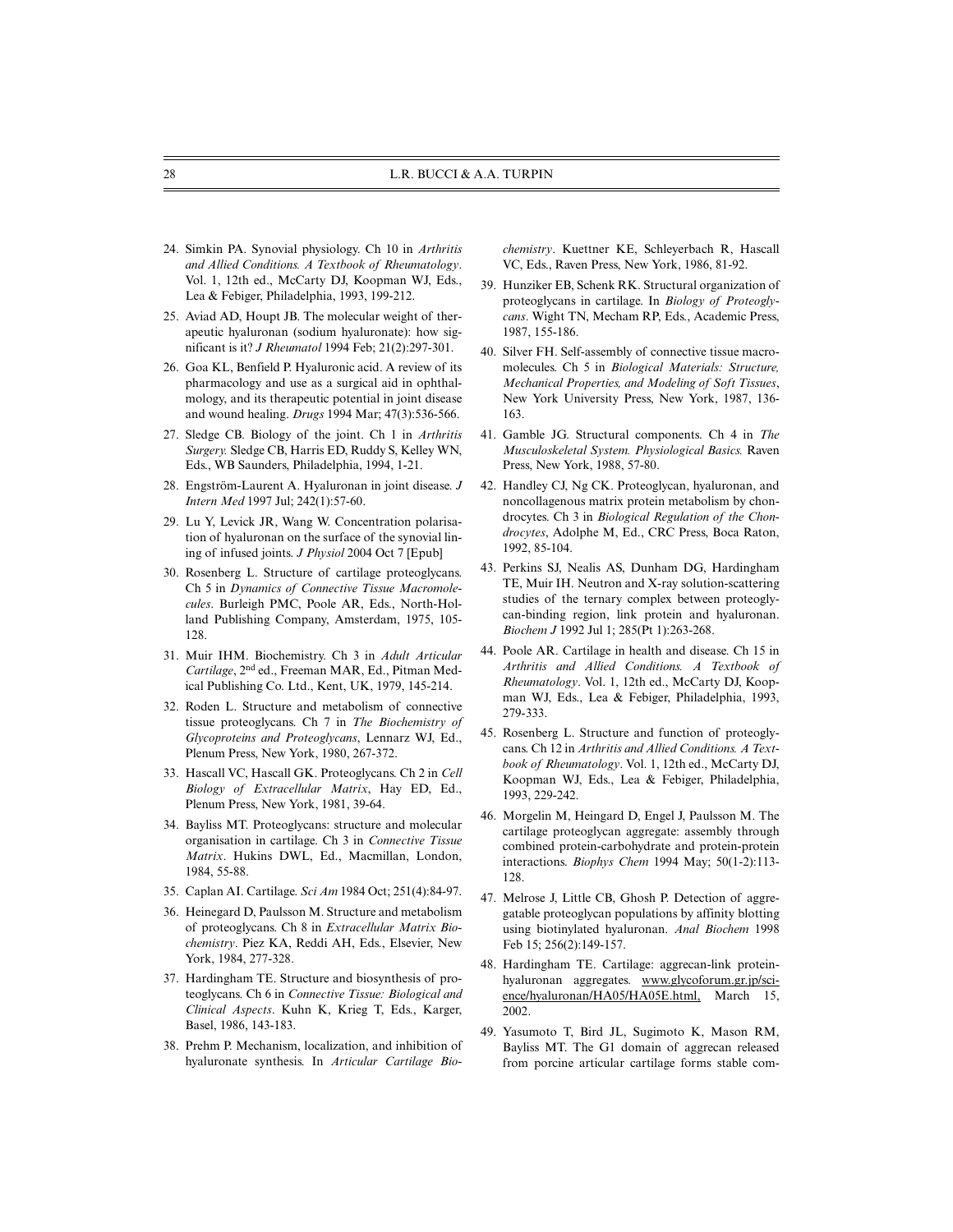plexes with hyaluronan/link protein. *Rheumatology (Oxford)* 2003 Feb; 42(2):336-342.

- 50. Green SJ, Tarone G, Underhill CB. Distribution of hyaluronate and hyaluronate receptors in the adult lung. *J Cell Sci* 1988 May; 90(Pt 1):145-156.
- 51. Raja RH, McGary CT, Weigel PH. Affinity and distribution of surface and intracellular hyaluronic acid receptors in isolated rat liver endothelial cells. *J Biol Chem* 1988 Nov 15; 263(32):16661-16668.
- 52. Alho AM, Underhill CB. The hyaluronate receptor is preferentially expressed on proliferating epithelial cells. *J Cell Biol* 1989 Apr; 108(4):1557-1565.
- 53. Wang C, Tammi M, Tammi R. Distribution of hyaluronan and its CD44 receptor in the epithelia of human skin appendages. *Histochemistry* 1992 Sep; 98(2):105-112.
- 54. Wheatley SC, Isacke CM, Crossley PH. Restricted expression of the hyaluronan receptor, CD44, during postimplantation mouse embryogenesis suggests key roles in tissue formation and patterning. *Development* 1993 Oct; 119(2):295-306.
- 55. Kennel SJ, Lankford TK, Foote LJ, Shinpock SG, Stringer C. CD44 expression on murine tissues. *J Cell Sci* 1993 Feb; 104(Pt 2):373-382.
- 56. Ranganthan S, Ganguly AK, Datta K. Evidence for presence of hyaluronan binding protein on spermatozoa and its possible involvement in sperm function. *Mol Reprod Dev* 1994 May; 38(1):69-76.
- 57. Behzad F, Seif MW, Campbell S, Aplin JD. Expression of two isoforms of CD44 in human endometrium. *Biol Reprod* 1994 Oct; 51(4):739-747.
- 58. Yasaka N, Furue M, Tamaki K. CD44 expression in normal human skin and skin tumors. *J Dermatol* 1995 Feb; 22(2):88-94.
- 59. Entwistle J, Hall CL, Turley EA. HA receptors: regulators of signaling to the cytoskeleton. *J Cell Biochem* 1996 Jun 15; 61(4):569-577.
- 60. Ponta H, Wainwright D, Herrlich P. The CD44 protein family. *Int J Biochem Cell Biol* 1998 Mar; 30(3):299-305.
- 61. Goodison S, Urquidi V, Tarin D. CD44 cell adhesion molecules. *Mol Pathol* 1999 Aug; 52(4):189-196.
- 62. Punzi L. The complexity of the mechanisms of action of hyaluronan in joint diseases. *Clin Exp Rheumatol* 2001 May-Jun; 19(3):242-246.
- 63. Ghosh P, Guidolin D. Potential mechanism of action of intra-articular hyaluronan therapy in osteoarthritis: are the effects molecular weight dependent? *Semin Arthritis Rheum* 2002 Aug; 32(1):10-37.
- 64. Turley EA, Noble PW, Bourguignon LY. Signaling properties of hyaluronan receptors. *J Biol Chem* 2002 Feb15; 277(7):4589-4592.
- 65. Rossler A, Hinghofer-Szalkay H. Hyaluronan fragments: an information-carrying system? *Horm Metab Res* 2003 Feb; 35(2):67-68.
- 66. Uebelhart D, Williams JM. Effects of hyaluronic acid on cartilage degradation. *Curr Opin Rheumatol* 1999 Sep; 11(5):427-435.
- 67. Moreland LW. Intra-articular hyaluronan (hyaluronic acid) and hylans for the treatment of osteoarthritis: mechanisms of action. *Arthritis Res Ther* 2003; 5(2):54-67.
- 68. Simon LS. Viscosupplementation therapy with intraarticular hyaluronic acid. Fact or fantasy? *Rheum Dis Clin North Am* 1999 May; 25(2):345-357.
- 69. Adams ME, Lussier AJ, Peyron JG. A risk-benefit assessment of injections of hyaluronan and its derivatives in the treatment of osteoarthritis of the knee. *Drug Saf* 2000 Aug; 23(2):115-130.
- 70. Brandt KD, Smith GN Jr, Simon LS. Intraarticular injection of hyaluronan as treatment for knee osteoarthritis: what is the evidence? *Arthritis Rheum* 2000 Jun; 43(6):1192-1203.
- 71. Dougados M. Sodium hyaluronate therapy in osteoarthritis: arguments for a potential beneficial structural effect. *Semin Arthritis Rheum* 2000 Oct; 30(2 Suppl 1):19-25.
- 72. Hochberg MC. Role of intra-articular hyaluronic acid preparations in medical management of osteoarthritis of the knee. *Semin Arthritis Rheum* 2000 Oct; 30(2 Suppl 1):2-10.
- 73. Marshall KW. Intra-articular hyaluronan therapy. *Curr Opin Rheumatol* 2000 Sep; 12(5):468-474.
- 74. Moskowitz RW. Hyaluronic acid supplementation. *Curr Rheumatol Rep* 2000 Dec; 2(6):466-471.
- 75. Wen DY. Intra-articular hyaluronic acid injections for knee osteoarthritis. *Am Fam Physic* 2000 Aug 1; 62:565-570, 572.
- 76. Wright KE, Maurer SG, Di Cesare PE. Viscosupplementation for osteoarthritis. *Am J Orthop* 2000 Feb; 29(2):80-88.
- 77. Ayral X. Injections in the treatment of osteoarthritis. Best *Pract Res Clin Rheumatol* 2001 Oct; 15(4):609- 626.
- 78. Kirwan J. Is there a place for intra-articular hyaluronate in osteoarthritis of the knee? *Knee* 2001 Jun; 8(2):93-101.
- 79. Pandolfi S, Exer P, Schwarz HA. Viscosupplementa-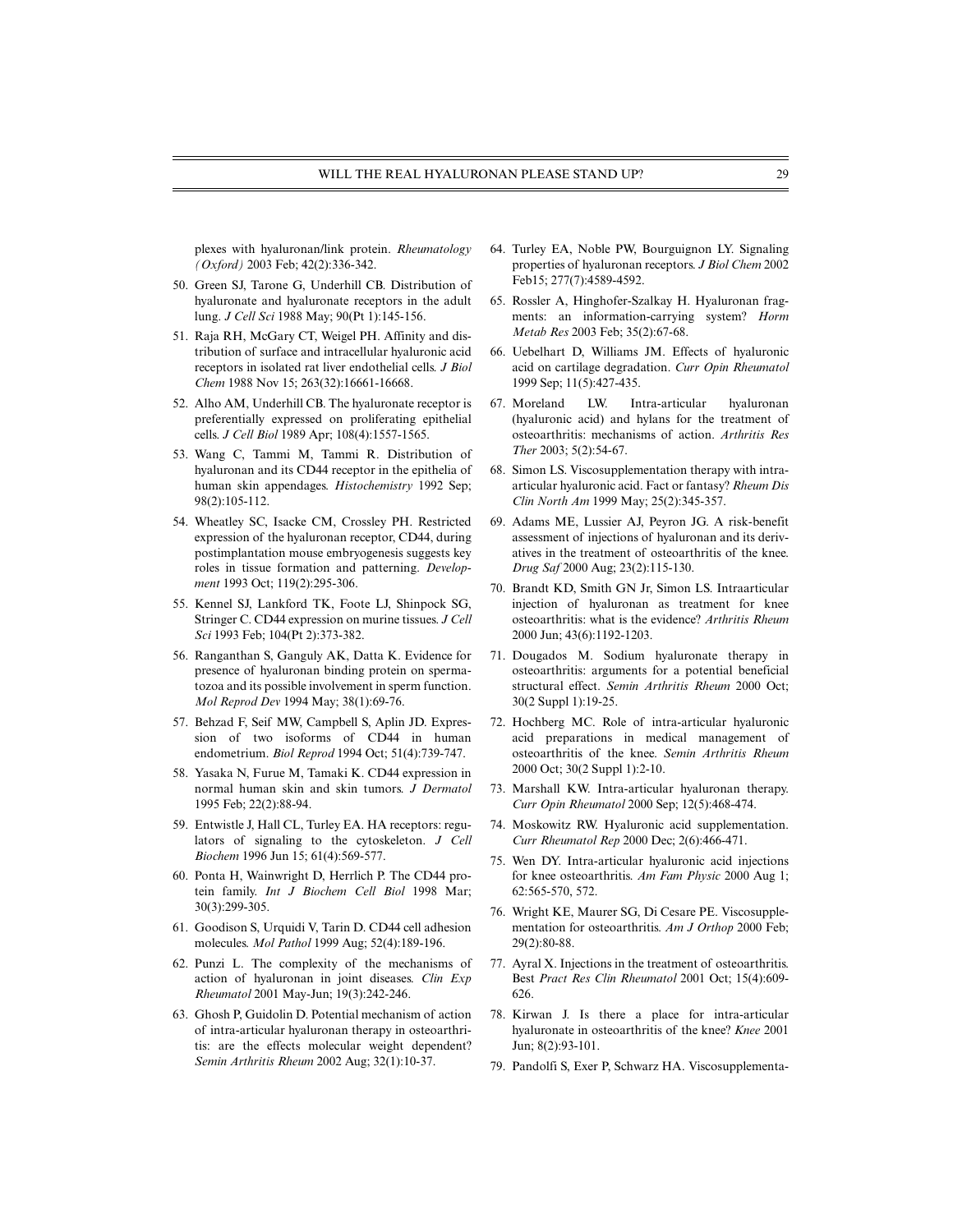tion in arthrosis. *Ther Umsch* 2002 Oct; 59(10):545- 549.

- 80. Altman RD. Status of hyaluronan supplementation therapy in osteoarthritis. *Curr Rheumatol Rep* 2003 Feb; 5(1):7-14.
- 81. Kelly MA, Goldberg VM, Healy WL, Pagnano MW, Hamburger MI. Osteoarthritis and beyond: a consensus on the past, present, and future of hyaluronans in orthopedics. *Orthopedics* 2003 Oct; 26(10):1064-1079; quiz 1080-1081.
- 82. Lo GH, LaValley M, McAlindon T, Felson DT. Intra-articular hyaluronic acid in treatment of knee osteoarthritis: a meta-analysis. *JAMA* 2003 Dec 17; 290(23):3115-3121.
- 83. Aggarwal A, Sempowski IP. Hyaluronic acid injections for knee osteoarthritis. Systematic review of the literature. *Can Fam Physician* 2004 Feb; 50:249-256.
- 84. Kelly MA, Kurzweil PR, Moskowitz RW. Intra-articular hyaluronans in knee osteoarthritis: rationale and practical considerations. *Am J Orthop* 2004 Feb; 33(2 Suppl):15-22.
- 85. Kelly MA, Moskowitz RW, Lieberman JR. Hyaluronan therapy: looking toward the future. *Am J Orthop* 2004 Feb; 33(2 Suppl):23-28.
- 86. Wang CT, Lin J, Chang CJ, Lin YT, Hou SM. Therapeutic effects of hyaluronic acid on osteoarthritis of the knee. A meta-analysis of randomized controlled trials. *J Bone Joint Surg Am* 2004 Mar; 86-A(3):538- 545.
- 87. Kawcak CE, Frisbie DD, Trotter GW, McIlwraith CW, Gillette SM, Powers BE, Walton RM. Effects of intravenous administration of sodium hyaluronate on carpal joints in exercising horses after arthroscopic surgery and osteochondral fragmentation. *Am J Vet Res* 1997 Oct; 58(10):1132-1140.
- 88. Campo GM, Avenoso A, Campo S, Ferlazzo A, Altavilla D, Micali C, Calatroni A. Aromatic trap analysis of free radicals production in experimental collagen-induced arthritis in the rat: protective effect of glycosaminoglycans treatment. *Free Radic Res* 2003 Mar; 37(3):257-268.
- 89. Chapman C, Ehrhardt K, Blumenstein R. Efficacy of treatment with sodium hyaluronate on joints in collagen-induced arthritis in DBA/1J mice. *FASEB J* 2004 Mar; 15:A32. [abstract #68.4]
- 90. Pierce SW. Efficacy of orally administered sodium hyaluronate gel in the racing thoroughbred. In Ch 6, Musculoskeletal system, Hyaluronan 2003 Proceedings, Cleveland, OH, October 11-16, 2003. (www.matrixbiologyinstitute.org/ha03/)
- 91. Stancikova M, Svik K, Istok R, Rovensky J, Velebny V. The effects of hyaluronan on bone resorption and bone mienral density in a rat model of estrogen deficiency-induced osteopenia. *Int J Tiss react* 2004; 26(1-2):9-16.
- 92. Efficacy data, Contipro Group Holding, http://www.cpn-contipro.com/cpn/index,php? action=content&link=cpn\_nutr&lang=cz.
- 93. Pavelka K, Manopulo R, Bucsi L. Double-blind, dose-effect study of oral Chondroitin 4&6 Sulfate 1200 mg, 800 mg, 200 mg and placebo in the treatment of knee osteoarthritis. *Litera Rheumatologica* 1999; 24:21-30.
- 94. Lee JY, Spicer AP. Hyaluronan: a multifunctional, megaDalton, stealth molecule. *Curr Opin Cell Biol* 2000 Oct; 12(5):581-586.
- 95. Camenisch TD, McDonald JA. Hyaluronan: is bigger better? *Am J Respir Cell Mol Biol* 2000 Oct; 23(4):431-433.
- 96. Noble PW. Hyaluronan and its catabolic products in tissue injury and repair. *Matrix Biol* 2002 Jan; 21(1):25-29.
- 97. Knudson CB, Knudson W. Hyaluronan and CD44: modulators of chondrocyte metabolism. *Clin Orthop* 2004 Oct; (427 Suppl):S152-S162.
- 98. Maneiro E, de Andres MC, Fernandez-Sueiro JL, Galdo F, Blanco FJ. The biological action of hyaluronan on human osteoarthritic articular chondrocytes: the importance of molecular weight. *Clin Exp Rheumatol* 2004 May-Jun; 22(3):307-312.
- 99. Ropes MM, Bauer W. Synovial fluid changes and joint disease. Cambridge, MA: Harvard University Press; 1953
- 100. Balazs EA, Wastson D, Duff IF, Roseman S. Hyaluronic acid in synovial fluid. I. Molecular parameters of hyaluronic acid in normal and arthritis human fluids. *Arthritis Rheum* 1967 Aug; 10(4):357-376.
- 101. Bothner H, Wik O. Rheology of hyaluronate. *Acta Otolaryngol* (Stockh) 1987; Suppl. 442:25-30.
- 102. Jay GD, Haberstroh K Cha CJ. Comparison of the boundary-lubricating ability of bovine synovial fluid, lubricin and Healon. *J Biomed Mater Res* 1998 Jun 5; 40(3):414-418.
- 103. Wobig M, Bach G, Beks P, Dickhut A, Runzheimer J, Schwieger G, Vetter G, Balazs E. The role of elastoviscosity in the efficacy of viscosuplementation for osteoarthritis of the knee: a comparison of hylan G-F 20 and lower-molecular-weight hyaluronan. *Clin Ther* 1999 Sep; 21(9):1549-1562.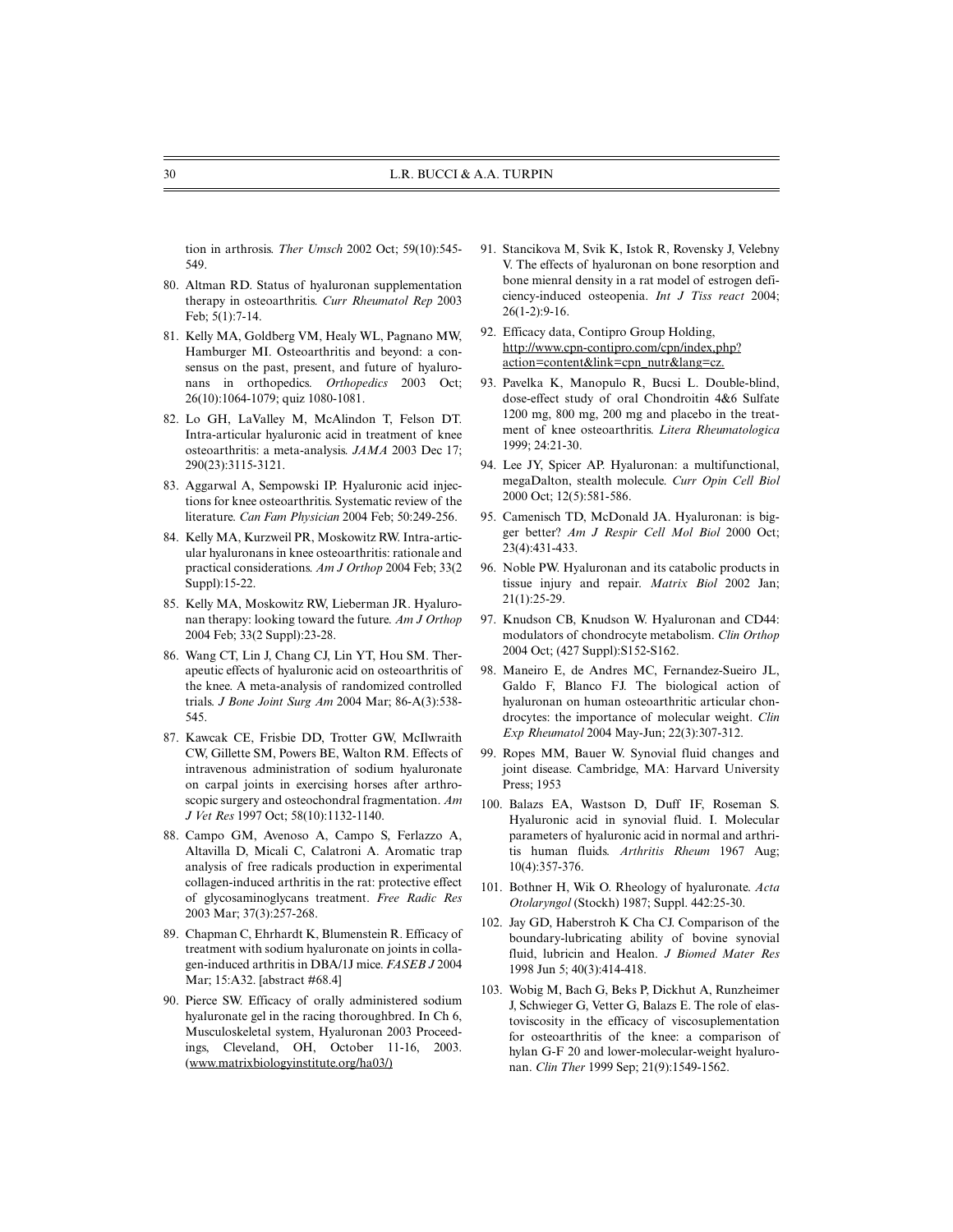- 104. Mabuchi K, Obara T, Ikegami K, Yamaguchi T, Kanayama T. Molecular weight independence of the effect of additive hyaluronic acid on the lubricating characteristics in synovial joints with experimental deterioration. *Clin Biomech (Bristol, Avon)* 1999 Jun; 14(5):352-356.
- 105. Mori S, Naito M, Moriyama S. Highly viscous sodium hyaluronate and joint lubrication. *Int Orthop* 2002; 26(2):116-121.
- 106. Mazzucco D, Scott R, Spector M. Composition of joint fluid in patients undergoing total knee replacement and revision arthroplasty: correlation with flow properties. *Biomaterials* 2004; 25:4433-4445.
- 107. Underhill CB. The interaction of hyaluronate with the cell surface: the hyaluronate receptor and the core protein. Ciba Found Symp 1989; 143:87-99; discussion 100-106, 281-285.
- 108. Aruffo A, Stamenkovic I, Melnick M, Underhill CB, Seed B. CD44 is the principal cell surface receptor for hyaluronate. Cell 1990 Jun 29; 61(7):1303- 1313.
- 109. Fujii K, Tanaka Y, Hubscher S, Saito K, Ota T, Eto S. Crosslinking of CD44 on rheumatoid synovial cells augment interleukin 6 production. *Lab Invest* 1999 Dec; 79(12):1439-1446.
- 110. Ohkawara Y, Tamura G, Iwasaki T, Tanaka A, Kikuchi T, Shirato K. Activation and transforming growth factor-beta production in eosinophils by hyaluronan. *Am J Respir Cell Mol Biol* 2000 Oct; 23(4):444-451.
- 111. Haslinger B, Mandl-Weber S, Sellmayer A, Sitter T. Hyaluronan fragments induce the synthesis of MCP-1 and IL-8 in cultured human peritoneal mesothelial cells. *Cell Tissue Res* 2001 Jul; 305(1):79-86.
- 112. Kobayashi H, Suzuki M, Kanayama N, Nishida T, Takigawa M, Terao T. CD44 stimulation by fragmented hyaluronic acid induces upregulation of urokinase-type plasminogen activator and its receptor and subsequently facilitates invasion of human chondrosarcoma cells. *Int J Cancer* 2002 Dec 1; 102(4):379-389.
- 113. Huang L, Cheng YY, Koo PL, Lee KM, Qin L, Cheng JC, Kumta SM. The effect of hyaluronan on osteoblast proliferation and differentiation in rat calvarial-derived cell cultures. *J Biomed Mater Res A* 2003 Sep 15; 66(4):880-884.
- 114. Wang MJ, Jeng KC, Kuo JS, Chen HL, Huang HY, Chen WF, Lin SZ. C-Jun N-terminal kinase and, to a lesser extent, p38 mitogen-activated protein kinase

regulate inducible nitric oxide synthase expression in hyaluronan fragments-stimulated BV-2 microglia. *J Neuroimmunol* 2004 Jan; 146(1-2):50- 62.

- 115. Ito T, Williams JD, Al-Assaf S, Phillips GO, Phillips AO. Hyaluronan and proximal tubular cell migration. *Kidney Int* 2004 Mar; 65(3):823-833.
- 116. Nakamura K, Yokohama S, Yoneda M, Okamoto S, Tamaki Y, Ito T, Okada M, Aso K, Makino I. High, but not low, molecular weight hyaluronan prevents T-cell-mediated liver injury by reducing proinflammatory cytokines in mice. *J Gastroenterol* 2004; 39(4):346-354.
- 117. Toole BP. Hyaluronan: from extracellular glue to pericellular cue. *Nat Rev Cancer* 2004 Jul: 4(7):528- 539.
- 118. Gotoh S, Onaya J, Abe M, Miyazaki K, Hamai A, Horie K, Tokuyasu K. Effects of the molecular weight of hyaluronic acid and its action mechanisms on experimental joint pain in rats. *Ann Rheum Dis* 1993 Nov; 52(11):817-822.
- 119. Asari A, Miyauchi S, Matsuzaka S, Ito T, Kominami E, Uchiyama Y. Molecular weight-dependent effects of hyaluronate on the arthritic synovium. *Arch Histol Cytol* 1998 May; 61(2):125-135.
- 120. Tikiz C, Unlu Z, Sener A, Efe M, Tuzun C. Comparison of the efficacy of lower and higher molecular weight viscosupplementation in the treatment of hip osteoarthritis. *Clin Rheumatol* 2005 Jan 13; [Epub ahead of print].
- 121. Hodge-Dufour J, Noble PW, Horton MR, Bao C, Wysoka M, Burdick MD, Strieter RM, Trinchieri G, Pure E. Induction of IL-12 and chemokines by hyaluronan requires adhesion-dependent priming of resident but not elicited macrophages. *J Immunol* 1997 Sep 1; 159(5):2492-2500.
- 122. Alaniz L, Cabrera PV, Blanco G, Ernst G, Rimoldi G, Alvarez E, Hajos SE. Interaction of CD44 with different forms of hyaluronic acid. Its role in adhesion and migration of tumor cells. *Cell Commun Adhes* 2002 May-Jun; 9(3):117-130.
- 123. Ghatak S, Misra S, Toole BP. Hyaluronan oligosaccharides inhibit anchorage-independent growth of tumor cells by suppressing the phosphoinositide 3 kinase/Akt cell survival pathway. *J Biol Chem* 2002 Oct 11; 277(41):38013-38020.
- 124. Toole BP, Wight TN, Tammi MI. Hyaluronan-cell interactions in cancer and vascular disease. *J Biol Chem* 2002 Feb; 277(7):4593-4596.
- 125. Fieber C, Baumann P, Vallon R, Termeer C, Simon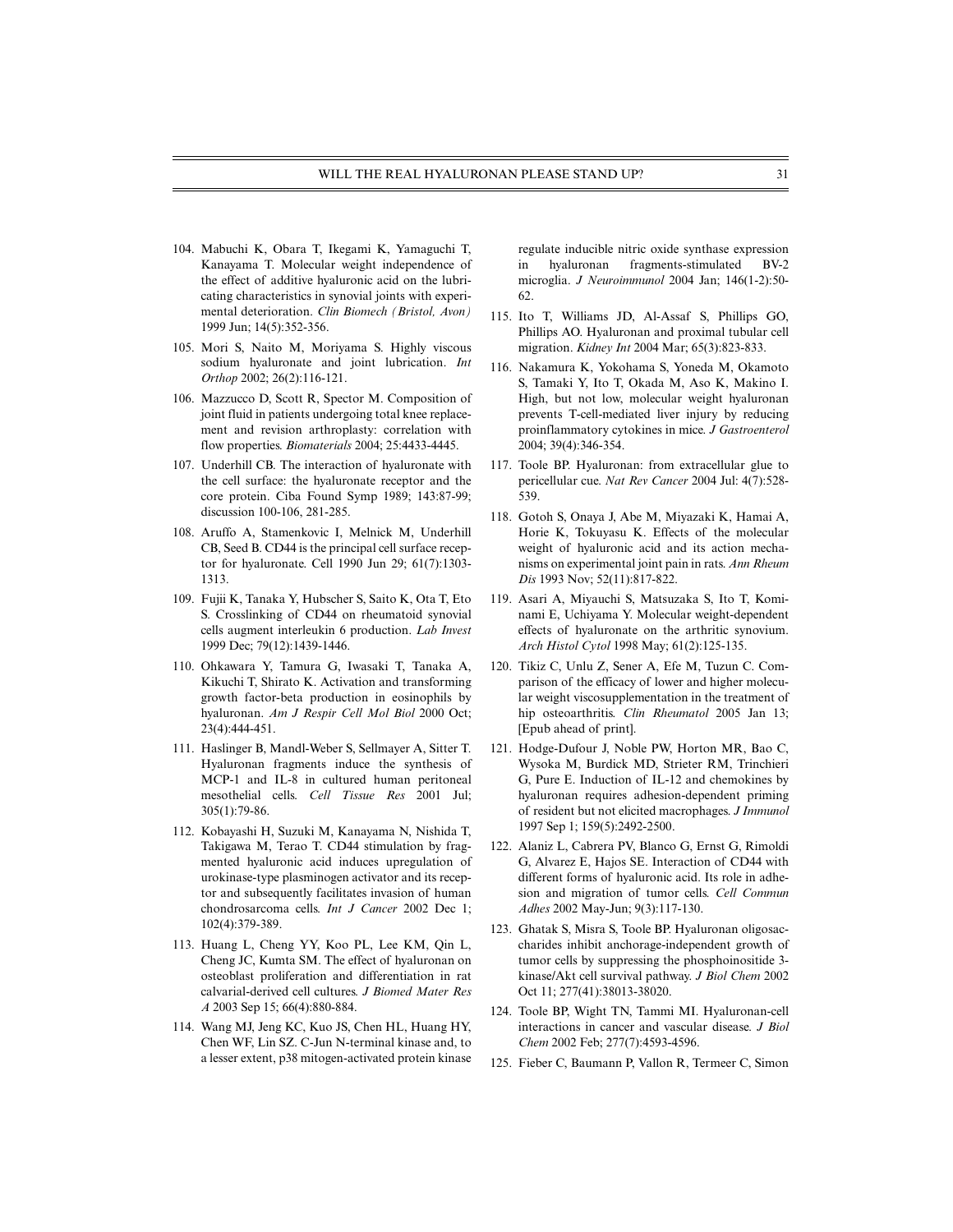JC, Hofmann M, Angel P, Herrlich P,Sleeman JP. Hyaluronan-oligosaccharide-induced transcription of metalloproteases. *J Cell Sci* 2004 Jan 15; 117(Pt 2):359-367.

- 126. Kinoshita M, Kakehi K. Analysis of the interaction between hyaluronan and hyalruonan-binding proteins by capillary affinity electrophoresis: significance of hyaluronan molecular size on binding reaction. *J Chromatogr B Analyt Technol Biomed Life Sci* 2005 Feb 25; 816(1-2):289-295.
- 127. Rooney P, Kumar S, Ponting J, Wang M. The role of hyaluronan in tumour neovascularization (review). *Int J Cancer* 1995 Mar3; 60(5):632-636.
- 128. Scott JE, Heatley F. Biological properties of hyaluronan are controlled and sequestered by tertiary structures. In *Hyaluronan Volume 1 Chemical, Biochemical and Biological Aspects* Kennedy JF, Phillips GO, Williams PA, Hascall VC, Eds., Woodhead Publishing Ltd., Cambridge, England; 2002:117-122.
- 129. Suzuki M, Kobayashi H, Kanayama N, Nishida T, Takigawa M, Terao T. CD44 stimulation by fragmented hyaluronic acid induces upregulation and tyrosine phosphorylation of c-Met receptor protein in human chondrosarcoma cells. *Biochim Biophys Acta* 2002 Aug 19; 1591(1-3):37-44.
- 130. Sugahara KN, Murai T, Hirata T, Miyasaka M. Hyaluronan oligosaccharides induce CD44 cleavage and promote cell migration in CD44-expressing tumor cells. In Ch. 4, Musculoskeletal System, Hyaluronan 2003 Proceedings, Cleveland, OH, October 11-16, 2003. (www.matrixbiologyinstitute.org/ha03)
- 131. Sugahara KN, Murai T, Nishinakamura H, Kawashima H, Saya H, Miyasaka M. Hyaluronan oligosaccharides induce CD44 cleavage and promote cell migration in CD44-expressing tumor cells. *J Biol Chem* 2003 Aug 22; 278(34):32259-32265.
- 132. Stern R. Hyaluronan catabolism: a new metabolic pathway. *Eur J Cell Biol* 2004 Aug; 83(7):317-325.
- 133. Forrester JV, Balazs EA. Inhibition of phagocytosis by high molecular weight hyaluronate. *Immunology* 1980 Jul; 40(3):435-436.
- 134. West DC, Kumar S. The effect of hyaluronate and its oligosaccharides on endothelial cell proliferation and monolayer integrity. *Exp Cell Res* 1989 Jul; 183(1):179-196.
- 135. McKee CM, Penno MB, Cowman M, Burdick MD, Strieter RM, Bao C, Noble PW. Hyaluronan (HA) fragments induce chemokine gene expression in

alveolar macrophages. The role of HA size and CD44. *J Clin Invest* 1996 Nov15; 98(10):2403-2413.

- 136. McKee CM, Lowenstein CJ, Horton MR. Wu J, Bao C, Chin BY, Choi AM, Noble PW. Hyaluronan fragments induce nitric-oxide synthase in murine macrophages through a nuclear factor kappaBdependent mechanism. *J Biol Chem* 1997 Mar 21; 272(12):8013-8018.
- 137. Rockey CD, Chung JJ, McKee CM, Noble PW. Stimulation of inducible nitric oxide synthase in rat liver by hyaluronan fragments. *Hepatology* 1998 Jan; 27(1):86-92.
- 138. Horton MR, Shapiro S, Bao C, Lowenstein CJ, Noble PW. Induction and regulation of macrophage metalloelastase by hyaluronan fragments in mouse macrophages. *J Immunol* 1999 Apr 1; 162(7):4171-4176.
- 139. Blass SL, Pure E, Hunter CA. A role for CD44 in the production of IFN-gamma and immunopathology during infection with Toxoplasma gondii. *J Immunol* 2001 May 1; 166(9):5726-5732
- 140. Ohno-Nakahara M, Honda K, Tanimoto K, Tanaka N, Doi T, Suzuki A, Yoneno K, Nakatani Y, Ueki M, Ohno S, Knudson W, Knudson CB, Tanne K. Induction of CD44 and MMP expression by hyaluronidase treatment of articular chondrocytes. *J Biochem (Tokyo)* 2004 May; 135(5):567-575.
- 141. Tanaka M, Masuko-Hongo K, Kato T, Nishioka K, Nakamura H. Suppressive effects of hyaluronan on MMP-1 and RANTES production from chondrocytes. *Rheumatol Int* 2004 Dec 3, [Epub ahead of print].
- 142. Noble PW, Lake FR, Henson PM, Riches DW. Hyaluronate activation of CD44 induces insulinlike growth factor-1 expression by a tumor necrosis factor-alpha-dependent mechanism in murine macrophages. *J Clin Invest* 1993; 91:2368-2377.
- 143. Noble PW, McKee CM, Cowman M, Shin HS. Hyaluronan fragments activate an NF-kappa B/Ikappa B autoregulatory loop in murine macrophages. *J Exp Med* 1996; 183:2373-2378.
- 144. Henderson EB, Grootveld M, Farrell A, Smith EC, Thompson PW, Blake DR. A pathological role for damaged hyaluronan in synovitis. *Ann Rheum Dis* 1991 Mar; 50(3):196-200.
- 145. Ishaq S. Hyaluronic acid and chondroitin sulfate based hydrolyzed collagen type II and method of making same. United States Patent 6,780,841, August 24, 2004.
- 146. Alkalayi A. Hydrolyzed collagen type II and uses